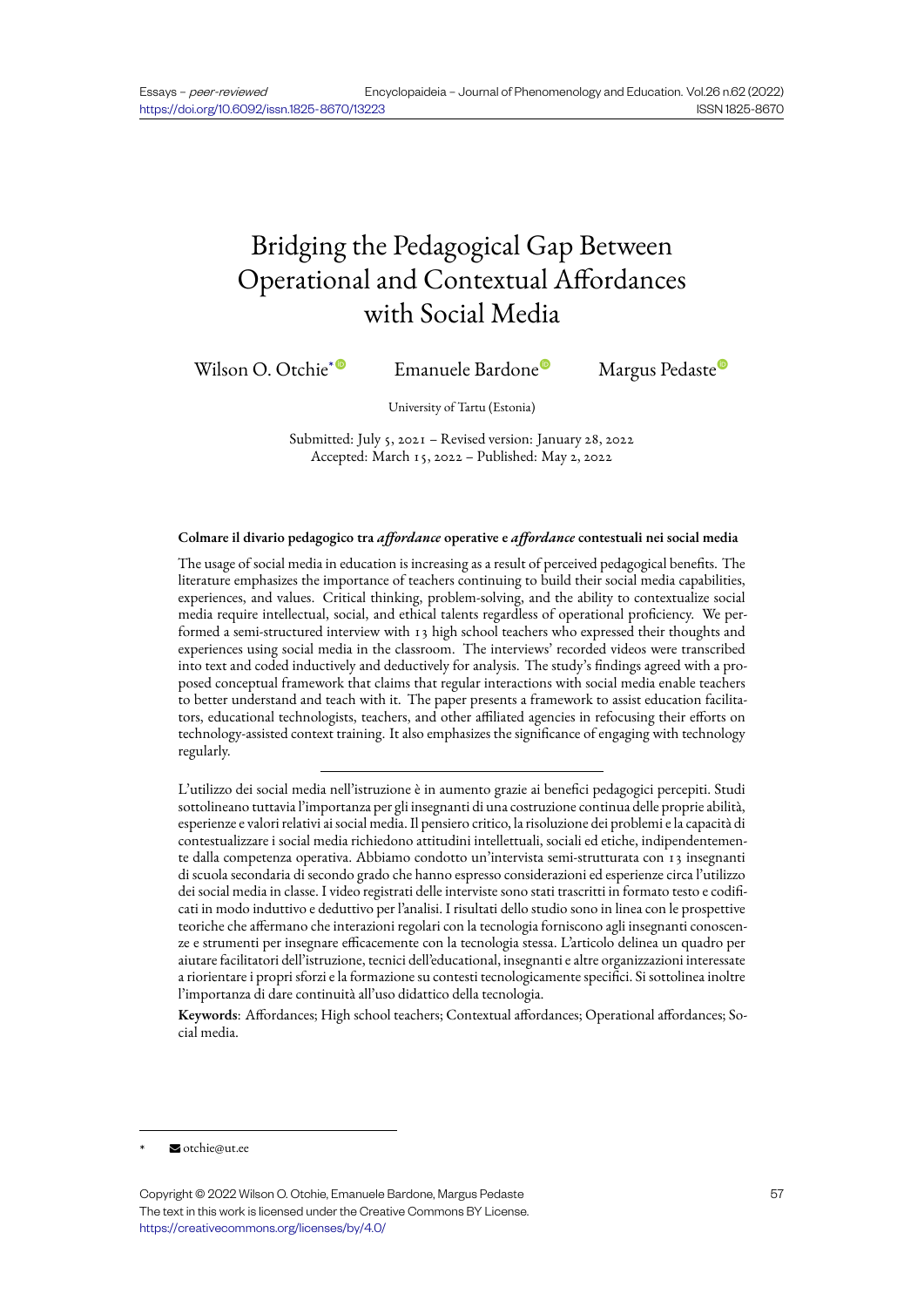# **1. Background**

The emergence of digital technology such as social media (hereafter SM) has potentially changed the narrative of the traditional way individuals and organizations communicate (Vandeyar, 2020). In essence, individuals and organizations can now digitally access information and remotely communicate or share resources (Manca, Bocconi, & Gleason, 2021). In a similar way, teachers and students need access to internet services to communicate remotely, socialize, interact and share digital resources with culturally diverse colleagues who are thousands of miles away (Greenhow & Askari, 2017). However, the study tries to explore how teachers contextualize SM in teaching and also if there are some constraints they encounter during teaching with SM.

Indeed, it was only with the introduction of the Internet that the phrase "social media" came to have the meaning it has today, as well as the status of a buzzword (Allen, 2013; Boyd & Ellison, 2007). More specifically, it's critical to acknowledge SM's historical roots and conceptual congruence with Web 2.0. It emphasizes that the word "social media" which on the one hand, refers to the evolution of socio-technical practices that relied on "new programming languages, database systems, and architectural standards" and on the other hand, a new paradigm of interactivity (Boyd, 2015, p. 1). In this view, "social media" as a collection of socio-technical practices has embraced a vision of the Network as a "living web of humans and computers co-creating/producing/consuming a dynamic information and communicative sphere" (Fisher, 2018, p. 41).

From a technical standpoint, SM is a set of Web 2.0 computer-based technologies that allows users to seamlessly produce and consume content through the construction of virtual networks and communities (Kietzmann & Hermkens, 2011; Mpungose, 2020). SM has been defined historically by Kaplan and Haenlein (2010) as "a group of Internet-based applications that build on the ideological and technological foundations of Web 2.0, allowing the creation and exchange of user-generated content."

In the context of this study, SM is defined as a Web 2.0 application that allows users to communicate and interact by chat, video, or audio calls. SM application includes Facebook, WhatsApp, Twitter, Skype, Google Classroom, Zoom, and a host of others (Appendix A). Besides being easy to use, SM has come with many operational (technical) affordances, which are perceived to have pedagogical potentials and some constraints.

Indeed, SM has brought some innovations into the classroom. Teaching is now more interactive than it was in the past two decades (Hwang, Wang, & Lai, 2021; Jack & Higgins, 2019). Also, teachers can now use SM videos to explain previously abstract concepts and content (Otchie, Pedaste, Bardone, & Chounta, 2020). In this regard, technology has enhanced the learning experience by facilitating students' understanding. As a result, digital technology has placed many educational institutions ahead of their peers. For instance, Estonia is a technology-savvy country and as of 2018, as many as 90% of Estonian schools offered technological training under the Progetiger program (Aru-Chabilan, 2020). Even more,  $98\%$  of 16–24 year olds were online every day, and 21% of them had some programming experience (Aru-Chabilan, 2020). Subsequently, Estonian students consistently surpass most of their European peers in PISA tests in the areas of science, mathematics, and functional reading (OECD, 2018). In contrast however, another study has shown that almost 95% of UK students use SM for things that aren't related to their education, despite the fact that SM have the potential for education (Pangrazio & Selwyn, 2018).

Despite the benefits and affordances, there is a lack of consensus among the research community and educational stakeholders about integration of SM into the school curriculum. On the one hand, they claim SM comes with many benefits and affordances (Otchie, Pedaste, Bardone, & Chounta, 2021). On the other hand, they are concerned about possible abuse of the system by some students (Grau, Kleiser, & Bright, 2019; Waters, Russel, & Hensley, 2020). Moreover, SM use in education is growing due to the perceived affordances in pedagogy, but the outcomes and benefits are unclear across studies and do not reflect the acclaimed challenges and affordances associated with SM (Greenhow & Lewin, 2016; Otchie & Pedaste, 2020). This perception could be due to many reasons. Indeed, the lack of consensus among parents, teachers, and other stakeholders might be a factor. However, does the teacher really have the ability to use SM in the context of teaching? Likewise, the absence of a clear policy guideline by institutions has also put the teacher in a precarious state where he/she cannot identify the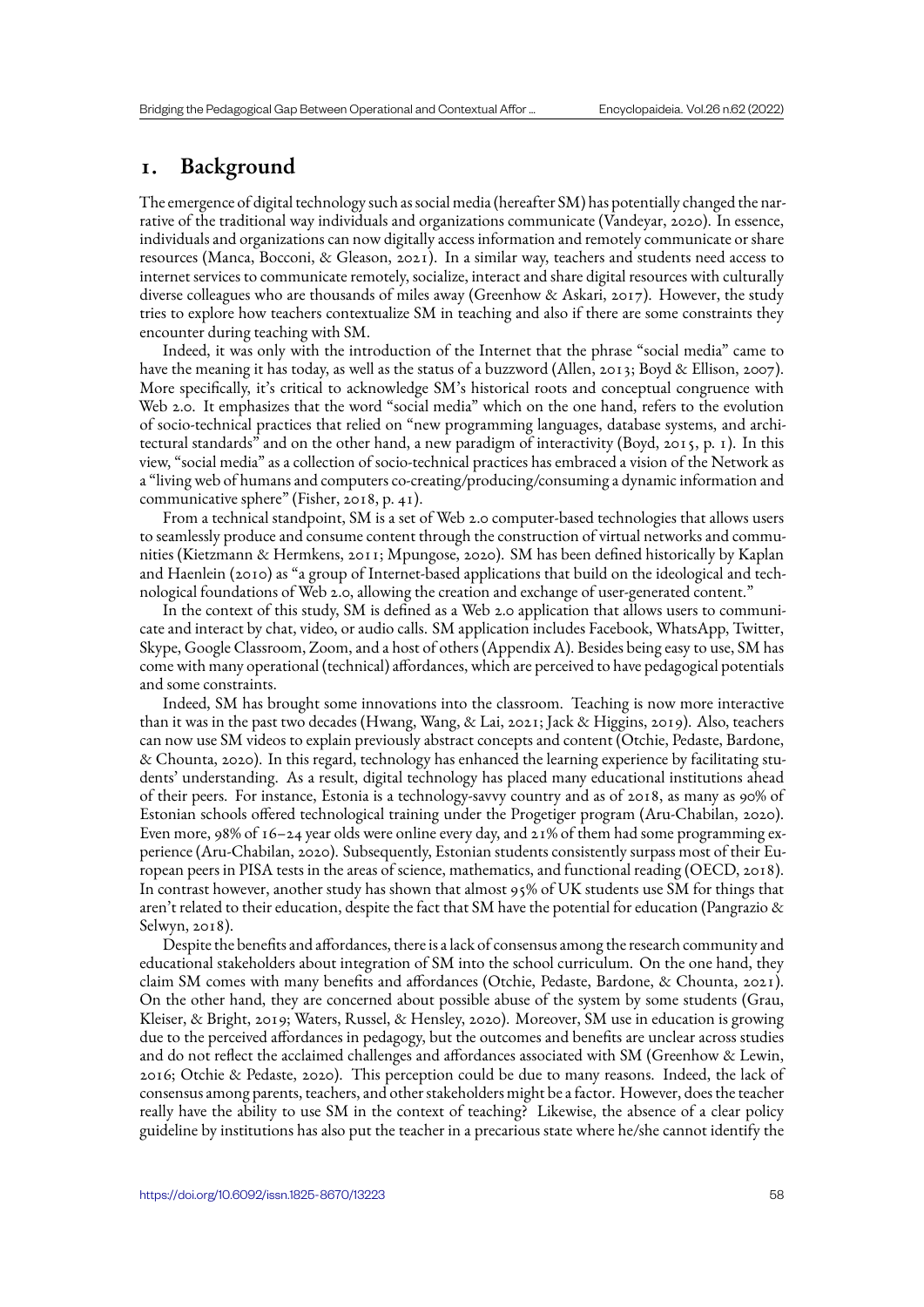"grey" boundaries in terms of teaching with SM (Marín, Carpenter, & Tur, 2021). These concerns put some restraints on teachers. So, to identify and address the problem, this study adopts an ethnographic approach to understand how high school teachers use SM in the context of teaching in the classroom and the constraints they encounter.

Notwithstanding these concerns, there is a rising interest among students, as they seamlessly access trending information and learning resources on SM. This development makes the 21st-century students more informed and curious to inquire more. This change is therefore perceived as a wake-up call for teachers to scale up their competences in technology if they still want to be relevant and be seen as change agents (Schuck, Aubusson, Burden, & Brindley, 2018).

Admittedly, the approach to learning has taken a new turn. SM has leveraged the gap between informal learning and formal learning. Many skills and competencies that teachers and students have acquired through the use of SM would not have been possible without informal learning (Greenhow & Lewin, 2016; Mpungose, 2020; Peters & Romero, 2019). Consequently, these digital knowledge and skills are brought to the classroom, thus applied in a formal learning context. This makes informal learning now crucial to digital literacy (Peters & Romero, 2019). However, effective technology use, has evolved beyond digital literacy, independent of informal learning. Digital fluency is the primary factor that contributes to a person's proficiency and confidence in using SM. Fischer (2005) argues that computer fluency requires a more fundamental understanding and command of information technology than traditional digital literacy and is a crucial condition for building a personal, deep interaction with media. The NRC (1999) report also reiterated the concept of acquiring digital fluency as a way to increase efficiency in technology use.

Meanwhile, COVID-19, a novel virus discovered in late 2019 in Wuhan, China, led to the lockdown of many economies as a consequence of its devastating spikes (Huang *et al.*, 2020). This impacted education greatly. Teachers were compelled to resort to teaching remotely using SM tools like Zoom, Google Classroom, Facebook, YouTube, etc., to connect to their students from their homes (Kara, Çubukçuoğlu, & Elçi, 2020; Williamson, Eynon, & Potter, 2020). This practice of remote teaching has become a "nightmare" especially for teachers who have no experience in online teaching (Dau, 2022; Tsegay, Ashraf, Perveen, & Zegergish, 2022). Indeed, online teaching has exposed teachers' ability to use technology but also fuelled the debate on SM adoption into our school curriculum. However, in an earlier study conducted by Rivoltella and colleagues (2012), they argue that digital technologies provide an opportunity to disrupt traditional education models by defining new conceptual and operational scenarios for teaching and learning in order to bridge the divide between passive and participatory teaching approaches.

On the basis of the aforementioned potentials of technology in education, we cannot agree more with Oliver (2016) that, SM like any other technology, is neutral until the context of use is defined by the user. Therefore, SM's effectiveness hinges on the teachers' ability to contextualize it in their instructional activities (Aagaard, 2018). Consequently, the context in which it is used is dependent upon the user (Aagaard, 2018; Lanamäki & Stendal, 2015). Therefore, we concur with Haines's (2015) claim that when a user fails to use SM affordances contextually, this can lead to misuse or underuse. Hence, many researchers believe that SM has a lot of potential as an educational tool despite its perceived shortcomings (Van Den Beemt, Thurlings, & Willems, 2020; Greenhow & Chapman, 2020).

Therefore, this study specifically focuses on teachers' ability to use SM tools in the context of teaching and learning. It reviews Gibson and Polanyi's concepts of affordances and indwelling, respectively. This is followed by presenting and describing the methods used in conducting this study. Common themes emerged from subsequent patterns in the data analysis which leads to the findings, the details of which unfold later in the narrative. Then comes the proposed conceptual framework for teaching with technology and its impact on students and teachers. The study concludes with a discussion on the outcome of the intervention and the proposed conceptual framework.

# **2. Conceptualizing Affordances in Social Media**

Affordance is an interdisciplinary concept that first originated from Gibson in the field of ecological psychology; he defined it as "what things furnish, for good or ill" (Gibson, 1979, p. 285). According to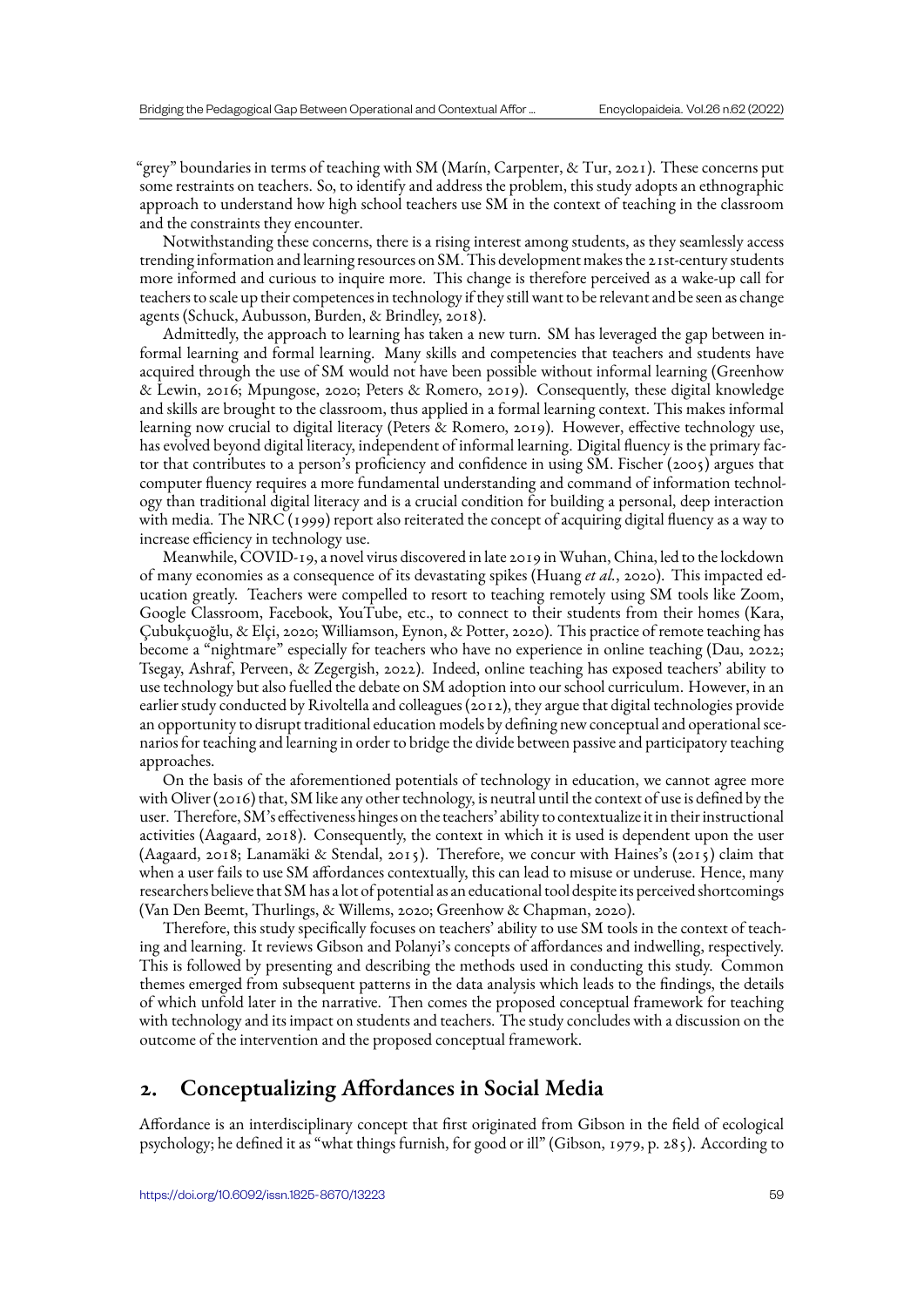Gibson, "the affordances of the environment are what it offers the animal, what it provides or furnishes, either for good or ill …" (Gibson, 1979, p. 127; Gibson, 2015, p. 119).

To Gibson, the concept is more of a relationship a person (or an animal) has with the environment. Consequently, the environment provides a range of action possibilities (called affordances) and furnishes the person (or animal) with good or ill depending on what relationship exists between them. However, in our interpretation of affordances as rooted in relationship, we agreed with Aagaard's position that affordances are reciprocal and exist irrespective of the subject.

Again, Gibson's concept further underscored the fact that all objects can afford various uses: "The fact that a stone is a missile does not imply that it cannot be other things as well. It can be a paperweight, a bookend, a hammer, or a pendulum bob" (1979, p. 134).

Norman (1988), being the first to introduce affordances in design studies and human-computer interactions (HCI) proposed an alternative definition that focuses on perception. To Norman, the term affordance refers to the perceived and actual properties of an object, mainly those essential properties that define how the object is used. For example, a chair affords ("is for") support and therefore affords sitting. A chair can also be carried (Davis & Chouinard, 2016, p. 243; Norman, 1988, p. 9). This means that affordances are the attributes of the tool (environment) which provide potential for action; the constraints are the conditions and relationships amongst attributes which provide structure and guidance for the course of actions.

Having said that, it is imperative to situate affordances of a tool (e.g. SM) in terms of operational (technical or design focus) and contextual uses. For example, SM offers a range of categories based on its design focus (See Appendix A). As a result, for example, Skype and Zoom can be classified as SM, but they clearly have a different design focus than Facebook or Instagram, which do also allow video calls. Essentially, operational affordances of any technology are design-driven, thus enabling the user to operationalize the technology as designed (Otchie, Pedaste, Bardone, & Chounta, 2021). In a related study, Zuboff (2015) argues that although technologies have their unique affordances, they are also defined by the paradigms that govern their design, implementation, and use. In essence, Zuboff is referring to the fact that technological affordances — what a particular type of technology can afford — are predicated on a certain ideology.

As a consequence, operational (technical) affordances are the same across contexts and disciplines (Raut & Patil, 2016). For example, universities, high schools, basic schools or professional institutions use the same approach to collaborate, communicate or search and disseminate information in SM. However, contextual affordances are context-specific and thus dependent on the user as well as the context. For example, contextualizing SM in teaching a lesson encompasses assessing the suitability and selection of digital resources, editing of resources, demonstration of competence and confidence in use, setting out tasks, and giving feedback. Contextual affordances also allow the teacher to focus on the lesson rather than the technology. As a result, students are more engaged and better able to comprehend. This concept makes contextual use of SM different across contexts and disciplines. Importantly, contextualizing SM for meaningful use hinges on affordance, which is rooted in the relationship and innovation.

As a result, the focus of our study is on affordances and how they influence the contextualization of technology. In light of this, we propose relationship as a crucially important concept which facilitates acquisition of experience and the formation of perception about artefacts. Relationships, by their very nature, are implicit forms of knowledge acquired through experience and can't be documented. Polanyi (1983) calls this tacit knowledge. According to him, one must "dwell in" a tool (artefact) to be able to contextualize its use purposefully and meaningfully (Polanyi, 1983, pp. 10-13). In a study, van Pelt (2011) argues that grasping an object with the intent of using it as a tool is intuitive precisely because learning to use tools and learning to indwell one's own body are both experiences that begin in childhood. Polanyi claims "the use of a probe to explore a cavern, or the way a blind man feels his way by tapping with a stick" to maintain and indwell an interior visualization of the unseen cityscape (Polanyi, 1964, p. 12). In both cases, as soon as one starts pushing and searching for something interesting, the stick is no longer felt as separate from the user.

So, by dwelling in a tool, Polanyi means there is a need for such a relationship that one's cognition appears to synchronize with the object, thus making it behave like an extension of one's hand. Crucially, a contemporary example of bodily extension is the attention given to smartphones. According to Drain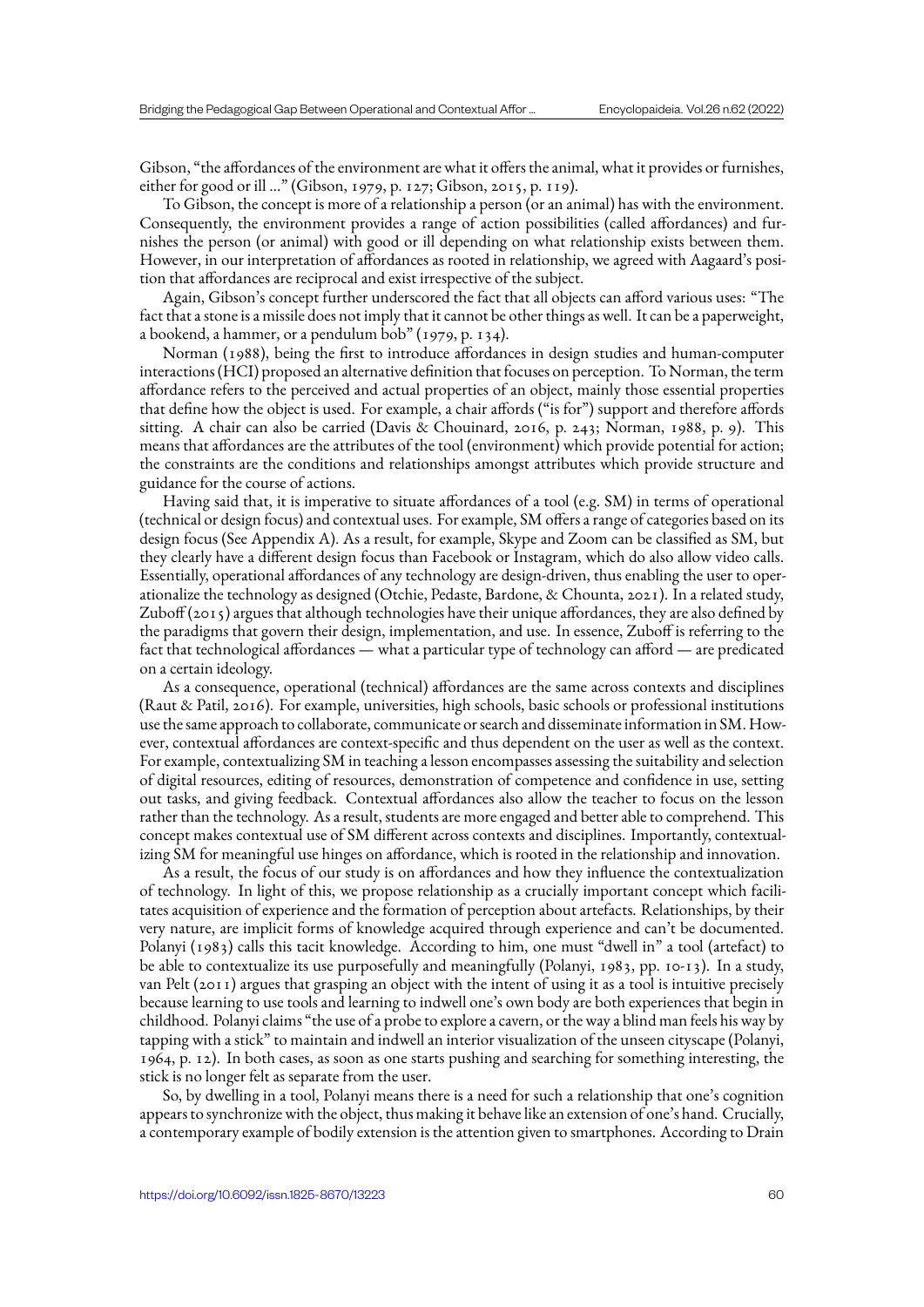and Strong, smartphone "becomes incorporated within the assemblage of bodily appendages, environmental features, and artefacts that we encounter in everyday life, to the point where the phone can be considered as a prosthetic extension of ourselves" (2015, p. 190). Hence, Polanyi's concept came alive and resonates more, especially in many studies on physical and emotional attachment people have on technology such as smart TV, smartphones, smart homes, smart classrooms, etc., which has potentially embodied their capabilities as an extension of human cognition (Gant & Kiesler, 2002; Miller, 2014; Miller, 2015). This relationship is manifested through experiential encounter with these tools because of regular dialogue. Ultimately, stronger relationships develop, which potentially build confidence, control and competence, which constitute a range of tacit dimensions of knowledge needed to contextually use technology. The consequence of this regular dialogue and the perceived affordances give teachers the leverage to articulate SM or any technology pedagogically. Thus, dwelling in the tool allows teachers to gain control, confidence and expertise to contextualize SM in the teaching and learning process.

# **2.1. Rationale of the Study**

The current study examines teachers' perspectives in terms of their relationships with SM use and their ability to articulate it in the teaching process. Essentially, teachers' relationships with SM will be contextualized in explicit and implicit (tacit) knowledge dimensions. The following research questions were devised:

- 1. How do teachers contextualize SM in teaching?
- 2. What are the constraints teachers encounter during teaching with SM?

# **3. Methodology**

The study employs ethnography as the methodological approach to describe and understand the use of SM in education from the teachers' perspective (Cohen, Manion, & Morrison, 2013). Hence, this approach helps the researcher develop an understanding to integrate his/her theoretical knowledge, conceptual knowledge and perspectives and those of the participating teachers (Hammersley & Atkinson, 2007). Although ethnography research is based on fieldwork, which demonstrates traditional face-toface approach to data collection, it also gives consideration to remote data collection that is conducted in an online environment (Walker *et al.*, 2020).

# **3.1. Data Collection**

The study employed purposeful and convenience sampling and, in a few cases, the snowball approach as the sampling procedure. First, emails were sent to selected secondary schools in Estonia as well as the Estonian Biology Teachers' Association. The study aimed at finding teachers who would be interested in sharing their experiences about teaching with SM. Subsequently, interested teachers responded to the emails and a follow-up was organized to provide them with the guidelines in addition to the letter of consent. A semi-structured interview consisting of open-ended questionnaires (Appendix B) was used to interview 13 participants remotely through Zoom, where they were also asked to show samples of the lessons and videos they used to teach. Also, regardless of the consent protocol, participants were again assured of the purpose of the study and the confidentiality of the data. They were again asked if they agreed to be video recorded before the interview began. This process began in early September 2020 after a pilot interview was conducted to validate the instrument (Creswell, 2014). The data collection lasted from September 2020 to December 2020. All participating teachers with ID numbers had 3-35 years and 3-26 years' experience in teaching and teaching with technology, respectively (see Appendix C). Also, all participants were professional teachers with a minimum of a master's degree in education, a few having two master's degrees in education and science, and one participant had a doctoral degree in physics. In terms of gender distribution, four were males (31%) and nine were females (69%). The interview was remotely conducted in English via Zoom environment, where participants were asked to share their experiences and challenges during teaching with SM. Although 11 of the teachers were not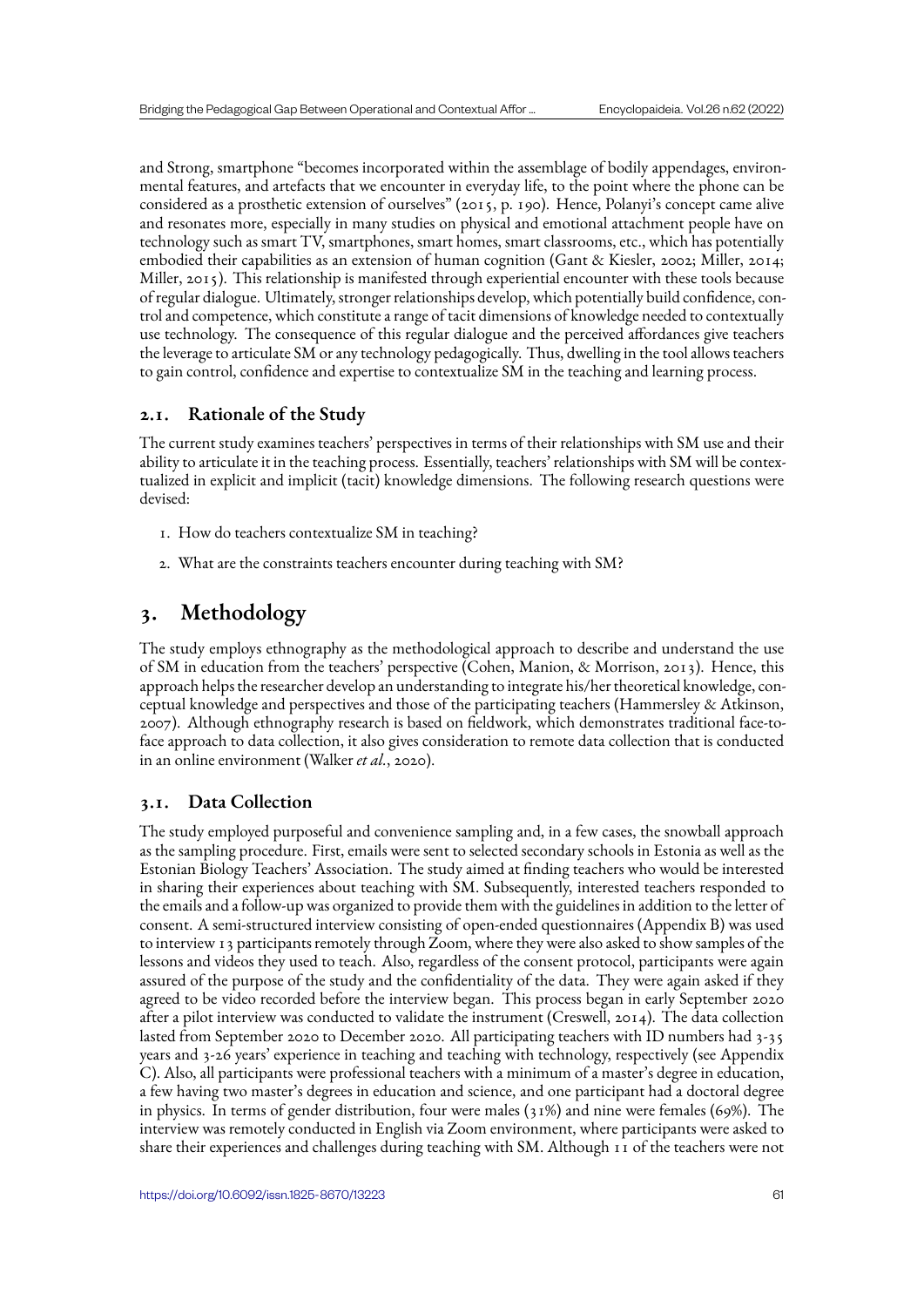native English speakers, they spoke the English language fluently. The interviews lasted approximately 30–55 min. Some analytic memos were written during the interviews, particularly to summarize the researcher's impression about the interview and to write down points for reflection and those that need further clarification. The teachers' initial response to participate in the study was pretty fast and encouraging. However, it later took a slower pace and quite a few appointments were later cancelled. No reasons were given, though. Also, regardless of the relatively small sample size, the objectives of the interview were duly accomplished. Eventually, the data that comprised the recorded video, written memo and interview transcripts were all kept in a folder with a password to maintain their confidential status, allowing only the researcher to access the folder. The data produced will be stored in the cloud under a password for a few years and later deleted. Also, data in the form of a hard copy will be shredded and those on the researcher's laptop permanently deleted after the publication of the article.

#### **3.2. Data Analysis**

This study relies on each participant's responses to the interview questions to answer the research questions outlined in the narrative. As previously noted, the researcher conducted a remote interview through Zoom environment, where semi-structured open-ended questionnaires were used in addition to analytical memos. All videos recorded from the interview were duly transcribed into text format.

Incidentally, all the transcripts and the analytic memos were read more than once to get some clarity in terms of participants' responses in the data. The analytical memos, on the other hand, gave an overview of the impression to address the content of each interview. Preliminary analysis of the transcripts revealed diverse data related to experience, insights, and constraints. Before coding, we operationalized affordances in terms of benefits and constraints or *good or ill* as contended by Gibson. The study used thematic analysis (deductive reasoning) as an approach to search for themes that emerge as important to describing their occurrence. (Creswell & Poth, 2017; Braun & Clarke, 2006). These were openly and directly coded. First coding was done inductively by careful reading and re-reading of data to identify the themes and some patterns within the data. The codes were deductively mapped into a set of categories based on the literature and the theoretical framework to from the themes based on the affordance concepts emerging from the transcripts. On one hand, affordances were coded in terms of text that implies potentials, capabilities, possibilities, benefits, and advantages and on the other hand, as constraints, restrictions, limitations, and disadvantages. Thus, the evolving patterns became the themes for the analysis. (Rice & Ezzy, 1999, p. 258). All these helped organize and refine these categories to form two themes: (1) potentials and (2) constraints/drawbacks of teaching with SM.

# **4. Findings**

Many affordances emerged in using SM in the context of teaching. During the interview, teachers reported several kinds of potential and experiences SM afforded them in their teaching activities. Besides the opportunity to remotely connect with their students, they could also select their students and group them based on their abilities and competencies to collaboratively perform tasks while they remotely supervised them. As one teacher noted,

This technology makes us more motivated as we perform many traditional tasks in a virtual environment. Well … I am currently in quarantine but teaching my students from home. Zoom provides me the opportunity to connect with my students currently in the classroom with their iPads … with the help of my wonderful colleague teachers who stepped in to connect me to my class. So, even though I am in quarantine, I have been able to connect remotely with my school and class … and everything works fine. The whole lesson was also recorded for students to watch it over again in the comfort of their homes to facilitate understanding of the lesson. It also affords students who were absent from school the opportunity to watch the recorded lesson to enable them to catch up with the activities in class.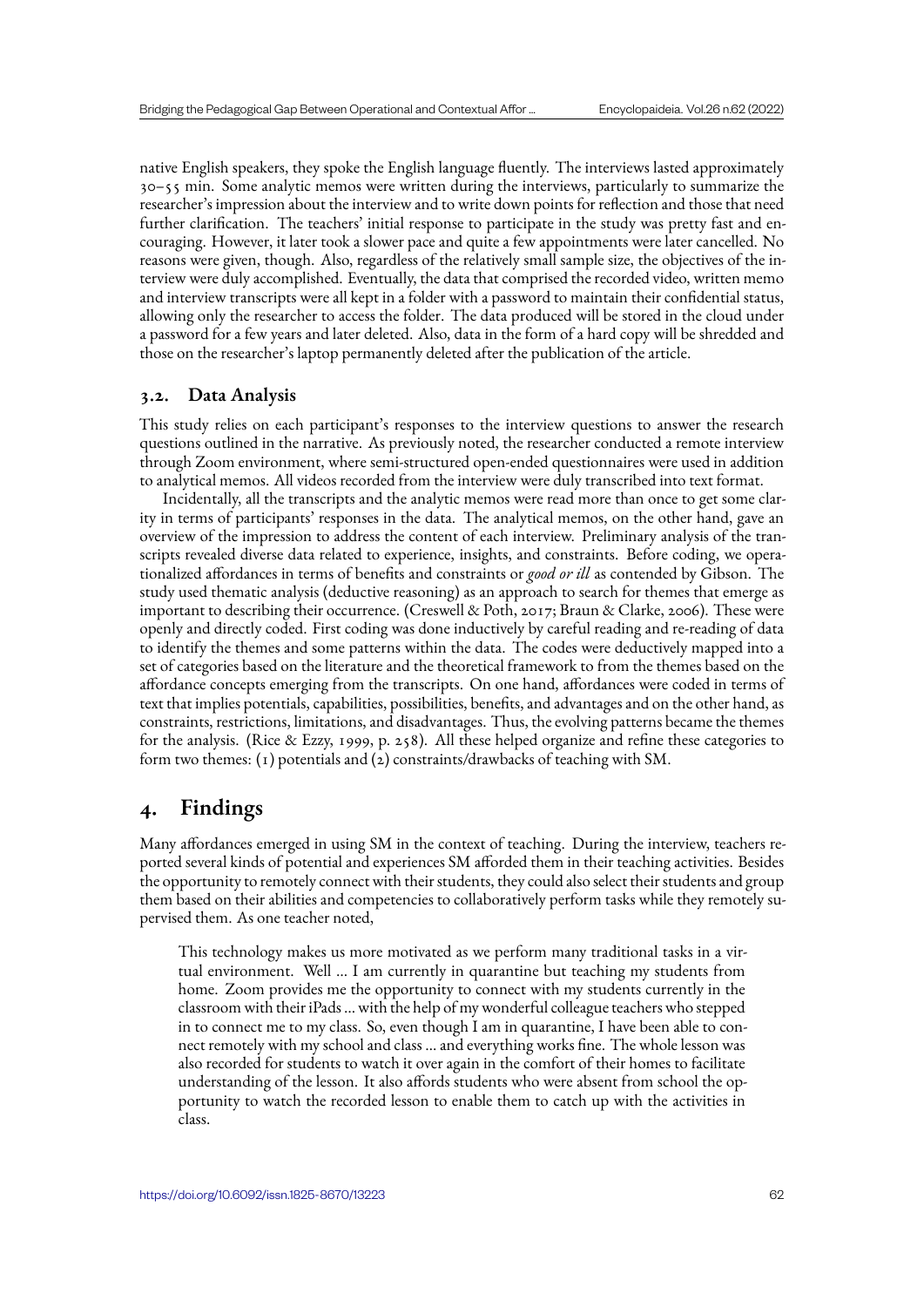This affords teachers the opportunity to teach their lessons from any location without necessarily having to be in the classroom. This is what another teacher said:

The future is already in some schools … Partially, learning is going to be online. Some schools have created a system where students can be in school for a few weeks and spend the rest online. I think the future is combining both methodologies of teaching and learning … blended learning.

This would afford teachers and students diverse teaching and learning opportunities and flexibility. The consequence of the COVID-19 pandemic has hastened the frequency and intensified the need to use SM, particularly for remote teaching and learning. Also, the market shares of IT companies surged as online commercial activities heightened. Regardless, COVID-19 has undoubtedly brought severe hardships and disruptions to individuals, institutions, and economies. Schools were closed across countries which made traditional teaching and learning impossible. SM has become what could be described as a lifeline for many institutions, including schools, to remotely connect and continue with their activities online. Although COVID-19 has caused untold hardships, it could have been worse in the absence of digital tools such as Zoom, Facebook, Twitter, WhatsApp, YouTube, and a host of other SM platforms. This has amounted to high spikes in SM usage in recent times (Greenhow & Chapman, 2020). Essentially, the present study was not about what teachers did during the COVID-19 pandemic; however, because we conducted the interviews during the pandemic, it was obvious and inevitable that teachers made reference to that. This is how one participant described it:

I think the pandemic has made teachers more proactive by preparing and storing more digital materials … for example, these videos I have created will not be possible if not for COVID-19. Eventually, COVID-19 has made me use digital resources in my teaching more frequently.

Another teacher shared her thoughts:

COVID-19 has changed my perspectives … now I think everything is possible … A year ago, my principal could not accept that I travel and be away for some time during school session. Now because of COVID-19, I can travel and still connect with my class remotely.

Here is how similar sentiment was expressed by another teacher:

I would say COVID-19 situation has made me improve my technique in terms of how I can deliver synchronous lessons in an online environment. Also, it made me to pay more attention to time management, kind of prepare everything in advance that I do not go over time. I think I also gain more skills in using of YouTube video to give different examples and perspectives of my topic. It's been a good practice.

Concerning the future of SM in education, here is another teacher's response:

I think these SM and other digital platforms can help us a lot in the classroom as well. So we can use it to monitor and track student learning and make it more efficient to see who is struggling and to help those students faster. Also, if they are struggling, I can pay more attention to them. In addition, it is also easier to see which topics students are still struggling with. It also gives me instant feedback on the lesson.

As for meeting any milestone in terms of teaching during the COVID-19 pandemic, here is what one teacher said:

I think they are both like negative and positive … For example, the positive side is that Estonian teaching system is innovative. So even though the pandemic has caused several troubles, we survived it well. So it means that even though we had a hard time and some did not imagine teaching and learning will be possible, then we proved it.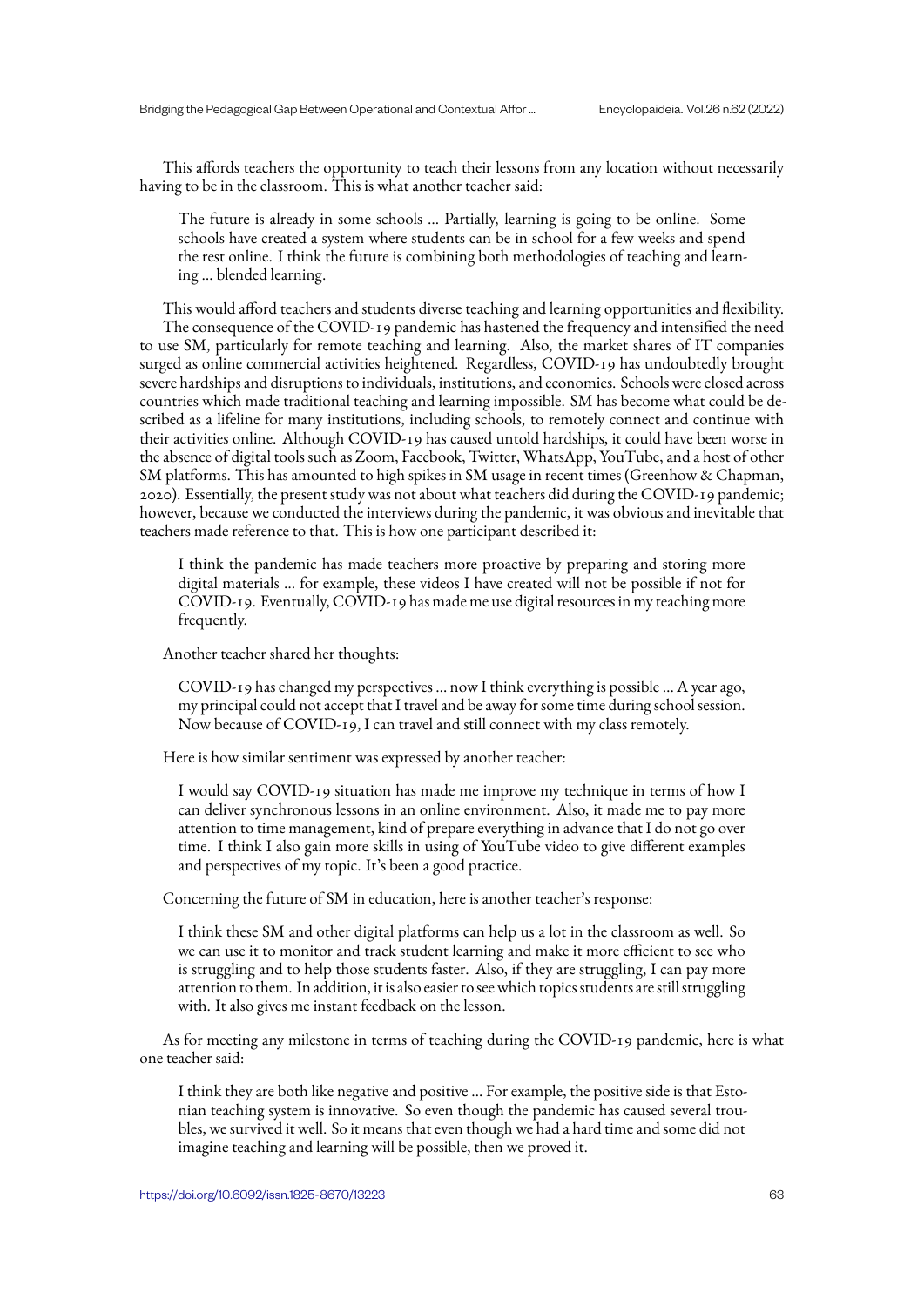Although the COVID-19 pandemic has hastened and heightened teachers' relationships with SM pedagogically, regular dialogue with SM is the reason for discovering new affordances. This came up during our interaction with participants. Essentially, we discovered that participants had unrestricted access to using digital devices, both on the personal and on the institutional level. During our conversation, teachers disclosed how they were using these digital tools regularly in performing many tasks, including teaching and learning before the COVID-19 spike. This practice contributed to forming a bond with the tools and ultimately perceiving and discovering new affordances. For instance, one participant disclosed how he used these tools regularly in his teaching activities: "Notwithstanding the training we had to use GoFormative environment (LMS) and Zoom apps… we were also allowed to freely choose and use any relevant digital environment to teach our lessons." One teacher explained how regular use of SM influenced her teaching:

Teaching with digital tools or SM is not difficult for me. For me, teaching remotely was pretty much easier than for most older teachers. So in school, I use digital tools during class lessons and my students are familiar with these tools … I do give them iPads in class, they are pretty comfortable because they knew how to use them.

Multiple participants described how their previous experiences with SM tools contributed to their teaching. A physics teacher reflected on how his experience largely influenced and motivated him to use SM and other digital tools in his lessons:

Yeah, my previous experience with technology helped me a lot! I would say I teach with YouTube videos because it helps me to use different perspectives to explain the topic. Before selecting any video, I always watch it first to review the topic and then I share it with the students as well … the good thing about video is that it makes the lesson real and the interactive visual provides different perspectives to the lesson which facilitates students' reflection and understanding. Also students can watch it even at home. Beside YouTube, I use Zoom to teach online lessons.

One teacher explained why she preferred using Zoom to other tools:

I chose Zoom because it has excellent features. Microsoft Teams and Google Meet do not give me chance to put students into breakout room. I really love that feature. It gives me the leverage to pair the weaker students with the brilliant students using Zoom … This affords the weak students to be guided by their brilliant peers.

Here, this teacher relied on peer and collaborative learning within the Zoom environment. Thus, brilliant students could scaffold their weaker colleagues. Another teacher remarked, smiling:

For me, teaching with technology is easy because I use these resources to teach my lessons all the time. For example, YouTube videos help me to interactively show visual and spatial orientation of the structures and reactions in atoms, molecules and compounds in my chemistry lessons. These are abstract concepts which hitherto were difficult for students to visualize in my traditional lessons. Now with YouTube videos students are motivated to learn chemistry because they can visualize abstract concepts.

As one teacher noted, she gained confidence by regularly teaching with technology:

I became more confident as I regularly teach in the Zoom environment … and this makes it possible, especially for online teaching using the breakout rooms which provides me the opportunity to group my students remotely and assign them to work on a class task … and of course I do go round to inspect their work and give feedback remotely just like in a traditional class … interesting.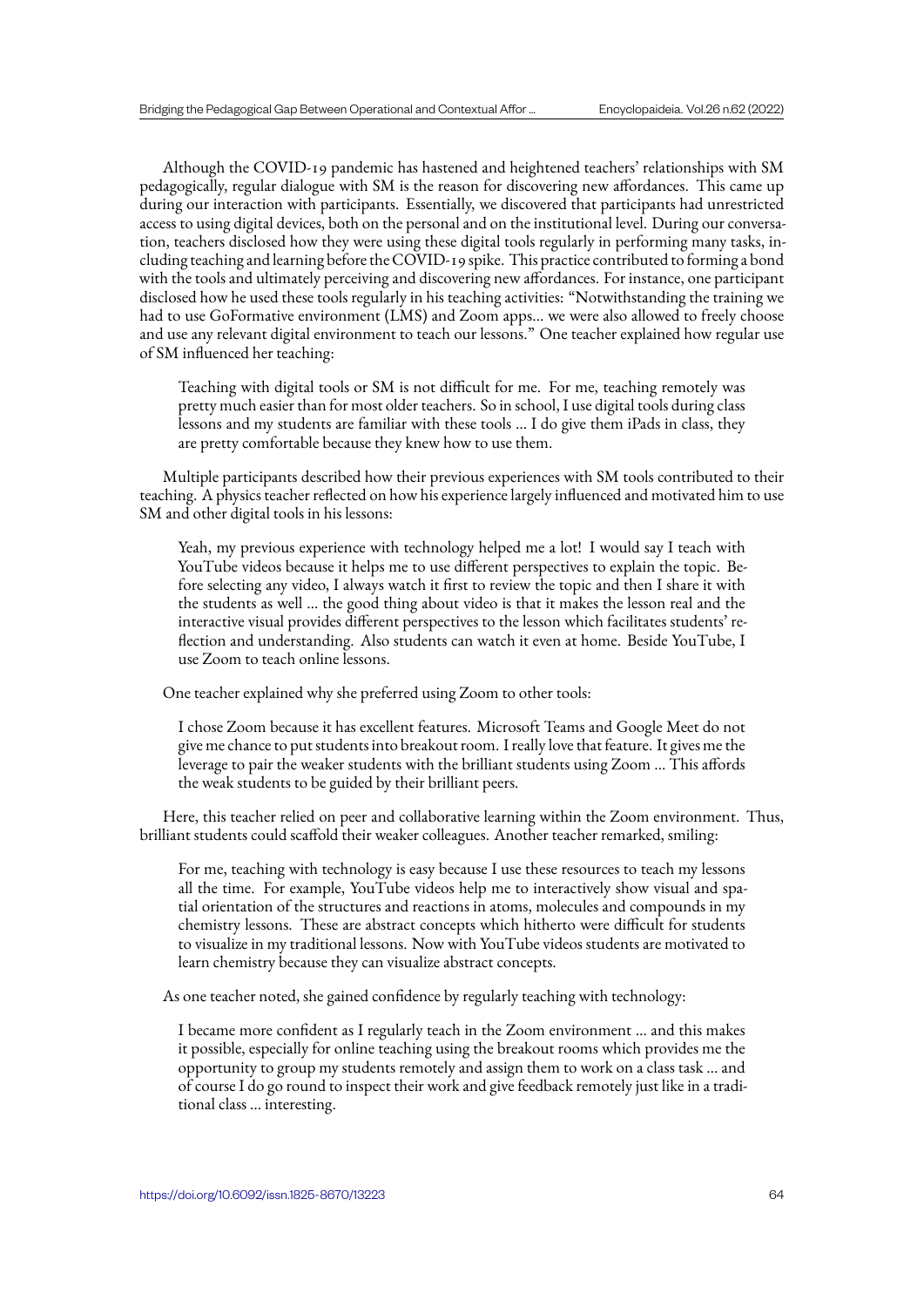After observing remote demonstration of teaching with digital tools, we discovered that teachers integrated different digital multimedia tools such as text, videos, pictures, etc., during the teaching activities. According to participants, this approach of integrating different multimedia tools motivates students and makes teaching and learning more effective, a finding also reported in many studies (Mayer, 1997; Ni, 2017). During our conversation, we asked teachers to show us the kind of digital tools they used, how they prepared the lessons, and most importantly, how they taught with these tools. Screenshots from videos, presented below, demonstrate how a teacher prepares and delivers his chemistry lessons with a YouTube video in class or remotely via Zoom digital environment. Figure 1 shows a screenshot of a YouTube video on the bonding of a water molecule. According to the chemistry teacher, he selected this video because it gives a 3-D visualization, which is more interactive and interesting, thus motivating students to easily see how molecular bonds are formed and also visualize the angles of the rotation in bonds. In the traditional class, 2-D images are used to explain this abstract concept, and this makes it difficult for students to understand. Also, according to another teacher, the LMS he uses comes with some learning resources, particularly in the form of text, pictures, videos, etc. However, he reported regularly searching for supplementary materials on YouTube to make the lesson more visual and interactive, which helps to explain abstract concepts. He does this search using his pedagogical, content and technological knowledge and skills (Mishra & Koehler, 2006). Here, the teacher tried to contextualize these resources in the teaching process. This was his response when asked about how he used the videos in his lesson:

Yes, I use YouTube videos in my lesson, and sometimes I share the link to my students to watch at home and reflect as a requirement to participate in my next lesson. In the video on bonding, for instance, I asked my students to watch how chemical bonds are formed in chemistry that is also related to our physics topic. The video affords them to see 3-D images that are interactive and graphically demonstrating why bonds do not have energy. This contributed to making an abstract concept real and practical to my students … Then, I ask them to form small groups so they can collaborate to work on a task. This task is sometimes an open-ended questionnaire for reflection on the lesson.



Water Molecular Geometry and Bond Angles

**Figure 1** – Water Molecular Geometry and Bond Angles

Another teacher demonstrated how she collectively used YouTube videos and resources from Go-Formative LMS to teach a plant cell topic in biology and give feedback (see Figs. 2 and 3). According to her, the GoFormative environment had some resources. However, teaching with YouTube reportedly made her lessons more interactive, interesting, and comprehensive. Also, she emphasized that it saved time and resources, unlike having the same practical lesson in a traditional class. Here was her remark on Figure 2.

The video of a plant cell looks more graphic and spatial and comes with an interactive window to help students perform activities to master the functions of the parts of the plant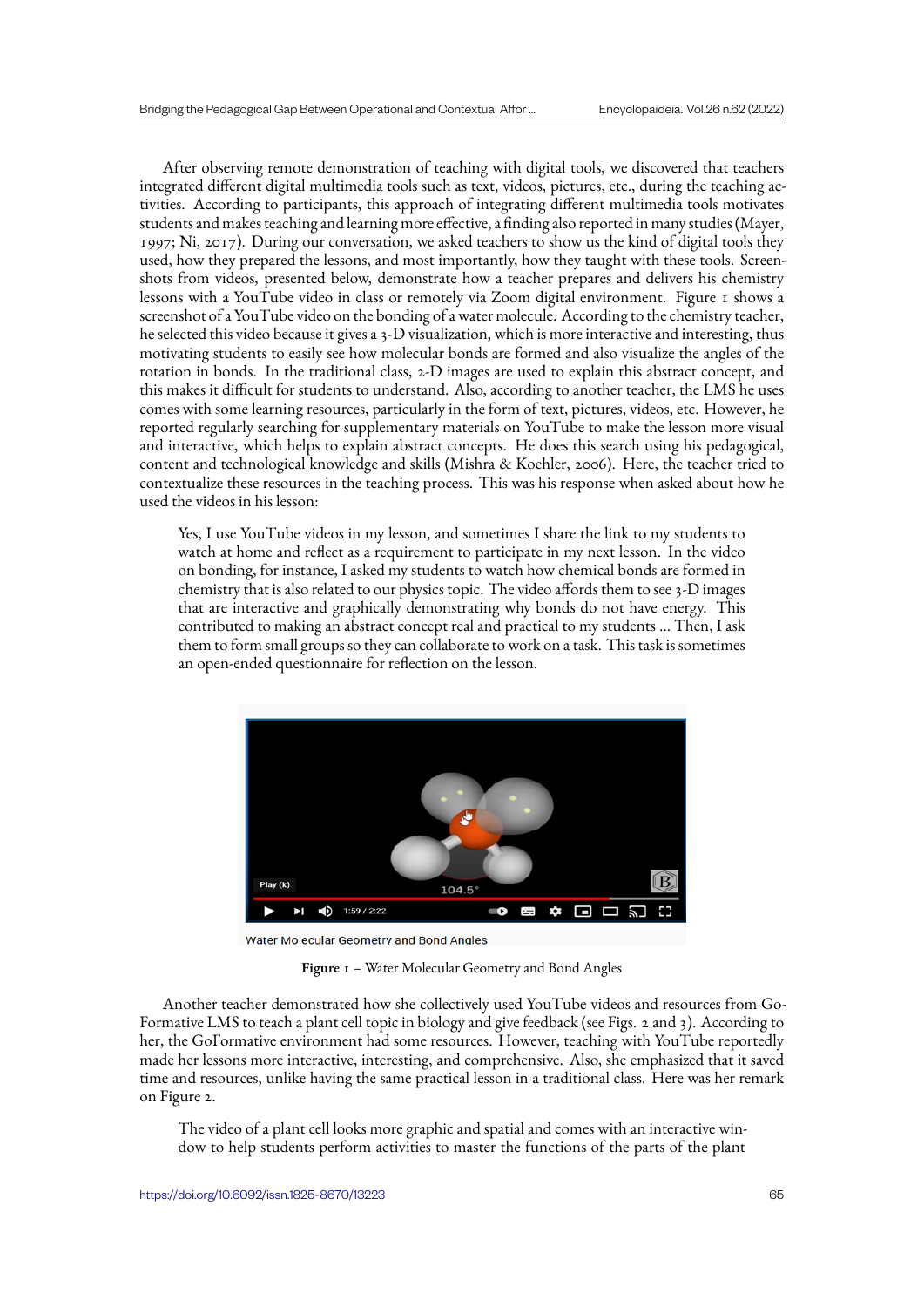cell. Certainly, the interactive video saves time and inconvenience to mount such an experiment, such as, for instance, preparing slides of plant cells, or cutting slides of a plant part and applying iodine, then mounting it and fine-tuning the microscope until the image is well magnified. What is more, students are able to watch these practical lessons at home. This is not possible in a traditional class.

| < Cell structure and function | Edit<br><b>Assign</b>                                                                                                                                                                                                                                                                                                     | <b>View Responses</b>    |                                          |               | $\bullet$ |  |
|-------------------------------|---------------------------------------------------------------------------------------------------------------------------------------------------------------------------------------------------------------------------------------------------------------------------------------------------------------------------|--------------------------|------------------------------------------|---------------|-----------|--|
|                               | <b>Plant and Animal Cells</b><br>These illustrations show tusical structures found in alant.<br><b>Number</b><br>and animal cells. Comparing and Contracting Journily<br>The markets directs all<br>alter lemme taxt tax and allers trade in family students with<br>of the cell's activities,<br>including reproduction. |                          | What is the function of<br>mitochondria? | $\bigoplus$   |           |  |
| ь                             | <b>Endoplaces Betticulum</b><br>This naturals of passagement<br>carries materials from one<br>Cytophere<br>part of the cell to another.                                                                                                                                                                                   | $O_{\mathcal{F}}$        | produce energy                           | ×             |           |  |
|                               |                                                                                                                                                                                                                                                                                                                           | $O_{\mathcal{H}}$        | energy production                        | ×             |           |  |
|                               | Call Mode                                                                                                                                                                                                                                                                                                                 | $O_{\rm T}$              | powerhouse of the cell                   | $\mathbb{R}$  |           |  |
|                               | in a plant cell, a still<br>wall surrounds the<br>membrane, giving<br>the cell a right.                                                                                                                                                                                                                                   | $O_{\text{W}}$           | To regulate cellular meta                | $\mathcal{L}$ |           |  |
|                               | boxike shape.                                                                                                                                                                                                                                                                                                             | $O_{\text{TT}}$          | It produces most of the e                |               |           |  |
|                               |                                                                                                                                                                                                                                                                                                                           | $O_{\text{int}}$         | Add a correct answer                     |               |           |  |
|                               |                                                                                                                                                                                                                                                                                                                           |                          | Allow partial match                      |               |           |  |
|                               | Mike Roomfield<br>Chicaroptismin                                                                                                                                                                                                                                                                                          | $\overline{\phantom{a}}$ | Case sensitive                           |               |           |  |
|                               | <b>These organization</b><br>capture energy<br>Fall Mainboare<br><b>Bront sunctions and</b>                                                                                                                                                                                                                               | 200                      | Show Your Work                           |               |           |  |
|                               | The cell membrane protects<br>Wastenberg<br>use it to produce<br>the cell and requisies what<br>Most mature plant cells<br>food for the cell.<br>substances enter and leave<br>have one large vacuote.                                                                                                                    | s                        | Select standards set                     |               |           |  |
|                               | the cell.<br>This said written the<br>cytoplasm stores water.<br>food, wante products.                                                                                                                                                                                                                                    |                          |                                          |               |           |  |

**Figure 2** – A Plant Cell



**Figure 3** – GoFormative Environment for Feedback

During the conversation with teachers, many concerns came up, some of which directly impact teaching with digital tools such as SM and especially in virtual learning environments. For instance, when teachers were asked if they ever faced any challenges during their teaching with digital tools such as SM, here is what one teacher said:

I think some of my students were living in rural areas where they did not have good internet. Some 2 or 3 students also did not have computers, but we eventually solved it because our municipality gave them computers to use.

Here is what another teacher shared with us in terms of challenges he encountered in teaching online:

It's possible that some students only had the names but not present. It's also a possibility that the students were not listening. This attitude exposes the negative side of technology. Maybe to stem this practice, students should be randomly called to answer questions or perform some tasks more frequently.

Another teacher looks at concerns from a different perspective. Here is her take: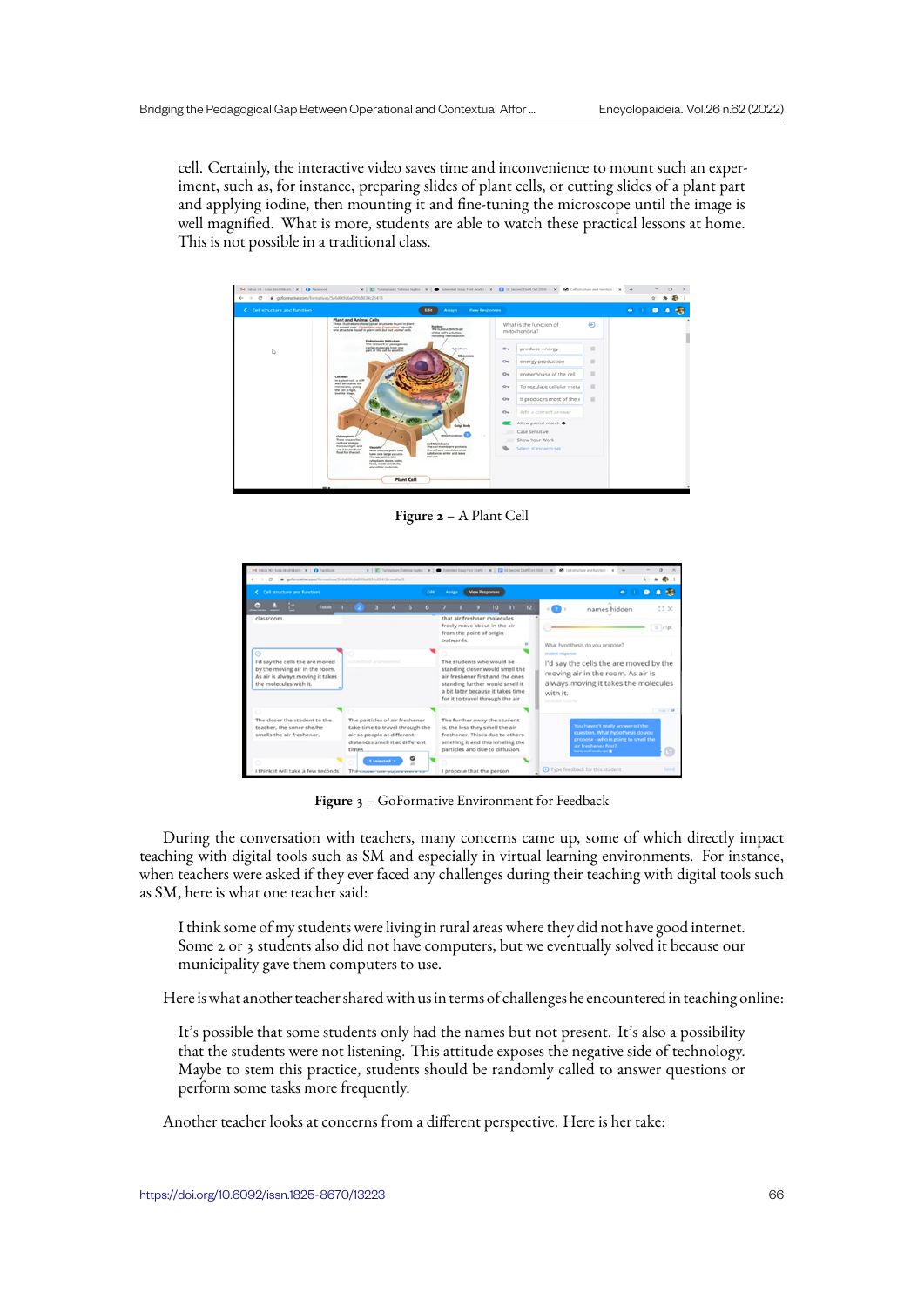Most students are excellent at using these digital tools. However, there are a few who do not. Also, some technical problems, perhaps some homes having low internet connectivity … and some students have difficulty connecting. So, they can't access Zoom. I also know that many students will like to ask more questions and to have a direct discussion with the teacher during the lesson.

Here is what one teacher said concerning "camera fatigue", that is, continuous sitting in front of the camera and its impact on students:

I think one of the important things I learned during the distance learning is that it is difficult to tell over the camera if the students are working or just there … I saw several people trying to make sure students are in front of their camera seemingly following the lesson. I think one of the concerns we talk about is that the camera exhausts students and they feel selfconscious if they are in front of the camera. This camera fatigue will be reduced if we use tools that can allow us to follow what they are doing without trying to always show their faces.

## **5. Discussion**

Previous literature describes affordances and how these impact our SM use, particularly in the context of teaching and learning (Otchie, Pedaste, Bardone, & Chounta, 2021). The findings from our study are an additional contribution to the studies on teaching with SM, particularly in high schools (Galvin & Greenhow, 2020; Greenhow & Askari, 2017; Manca, Bocconi & Gleason, 2021; Stewart, 2015).

First, our study focused on finding how teachers articulate SM in the context of teaching and learning through the lenses of operational and contextual affordances. In doing so, we analysed the results based on emerging affordances in teaching with SM as the main theme and the respective sub-themes such as SM in education, affordances through regular use, consequences of COVID-19 on SM in education, and observing the digital learning environment.

Results of the interview revealed that the teachers demonstrated profound knowledge and skills in technology use but did not have any idea about the operational and contextual affordances concepts we outlined. However, their description of the processes and protocols in using SM in the context of teaching and learning was situated in the aforementioned concepts. Most often, their use of technology for teaching was mainly operational, such as giving an assignment, homework, feedback, and providing links to resources. Sometimes, they unknowingly contextualized SM, especially during the lesson preparation, presentation, and in the organization of class activities around a subject lesson.

Regular use, for example, was credited by all participants as the source of their fluency and competency in using technology in the classroom. In other ways, this practice allowed them to perceive or even find new possibilities for using technology to teach. As a result, technology allows teachers to achieve things that were previously impossible in traditional classroom contexts. The ability to employ SM to teach 3-D visual orientation of abstract concepts in Chemistry lessons, for example, cannot be underestimated. These findings are consistent with Gibson's (1979) relational and perception-based definition of affordance. The study's findings also put Polanyi's (1965) concept of *indwelling* into context. On the one hand, participants use the Zoom environment and its capabilities to pair weak students with outstanding colleagues remotely. This allows talented students to scaffold their weaker classmates remotely, while also encouraging teamwork and collaboration. Teachers, on the other hand, who have unrestricted access to technology at both a personal and institutional level, now have abilities and competencies to monitor and provide feedback on issues in which students appear to be having difficulty. As a result, the capacity of teachers to use technology in these innovative ways was related to their fluency in their use, which stemmed from regular interaction with technology. In effect, users become so accustomed to these tools that they begin to act as if they are an integral part of their cognition. A concept Polanyi refers to as *indwelling*. Essentially, this research supports Polanyi's assertion that efficient technology use is dependent not only on knowledge of the technology, but also on a user's personal encounter with it.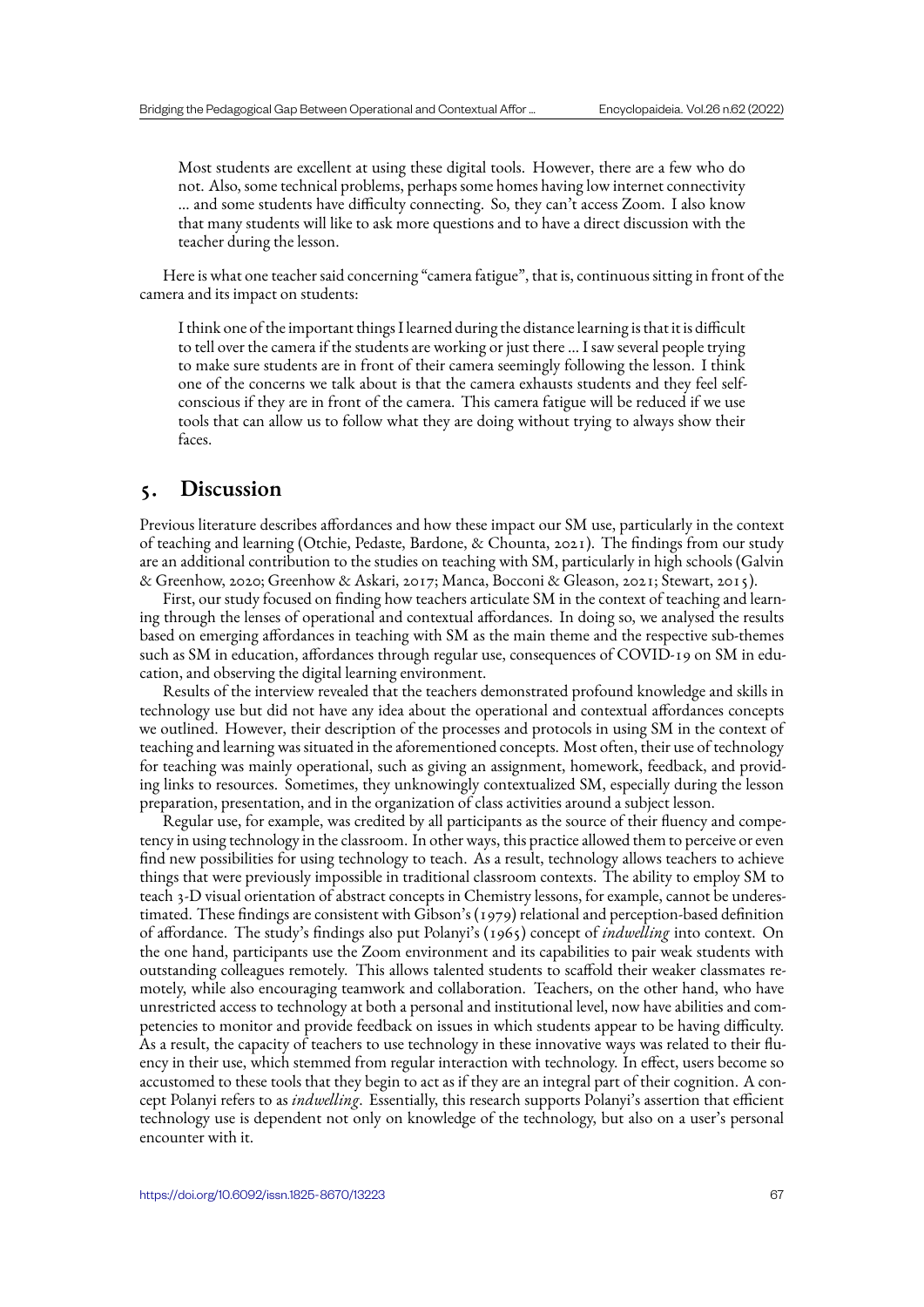In terms of emerging affordances, this relates to teachers' relationships with technology once again. For instance, our data indicate that the majority of teachers are more at ease with the virtual learning experience as a result of their daily use of these technologies in school and at home. According to them, technology enables learning to occur anywhere and at any time, and most crucially, it enables students, particularly those who are absent from school, to quickly access all learning materials. Additionally, interactive videos enable the visualization of  $\alpha$ -D images within a lesson, making some abstract concepts more real.

As a consequence, the level of dialogue with SM determines the quality of the relationship, which directly impacts teachers' ability to articulate this tool in their teaching. In general, explicit and practical knowledge gained from the tool only equips users with operational or technical benefits. In spite of the fact that this knowledge is critical and fundamental, it only allows the user to understand how the technology works, which in turn permits him/her to use this tool as intended: to share, post, communicate, view movies, chat, etc. Nevertheless, technology can be useful when used in a specific context, but one requires more than technical expertise. In addition to pedagogy, content and technology knowledge (Graziano, Foulger, Schmidt-Crawford, & Slykhuis, 2017), teachers will be highly effective with technology if they regularly interact with it. Through this encounter, they acquire experiential knowledge, which Polanyi refers to as tacit knowledge. That said, the onus then rests on all stakeholders in education to make technology become available, accessible and functional both at home and in school. By interacting with these tools regularly, users become familiar with them and are able to "interrogate" them, which in turn enhances their skills and confidence. Polanyi argues that this behaviour makes the user feel as if he/she is part of the tool, thereby *dwelling* within the tool, and the tool becomes like an extension of the user's arm.

Also, learning with SM provides the learner with many learning choices and preferences and allows learning to occur remotely across different locations. For example, besides learning at any place and time, it gives learners the opportunity for lifelong learning, professional development, self-regulated learning, informal learning, and formal learning (Otchie, Pedaste, Bardone, & Chounta, 2021; Peters & Romero, 2019). SM also allows learners to remotely connect and study collaboratively in the virtual environment (Galvin & Greenhow, 2020; Greenhow & Askari, 2017; Greenhow & Chapman, 2020; Manca & Ranieri, 2016; Otchie, Pedaste, Bardone, & Chounta, 2020).

To learn about the digital teaching environment, we asked participating teachers to demonstrate the tools they used, how they prepared their lessons, and how they taught. We discovered that although teachers utilized their schools' LMSs, they also depend on carefully selected YouTube videos to make their teaching more interactive and enjoyable. In terms of virtual learning, teachers utilized Zoom, Teams, etc. However, the most preferred option for online teaching according to participants, was Zoom because it has more features allowing teachers to remotely group students in breakout rooms and supervise them remotely just like in a face-to-face setting. In general, this might not be the case in other contexts.

Secondly, our analysis revealed some constraints when it comes to using SM for teaching and learning. During our interview, we got to a point where teachers shared some challenges they encountered directly or remotely with SM. Here is what one teacher speculated:

It's possible that some students had only the names but were not present. It's also a possibility that the students were not listening. This attitude exposes the negative side of technology. Maybe to stem this practice, students should be randomly called to answer questions or perform some tasks more frequently.

This supports Gibson's assertion that the "affordances of the environment are what it offers the animal, what it provides or furnishes, either for good or ill" (Gibson, 1979, p. 127). These affordances leave the context of the use of the technology in the hands of the user and not the tool. Thus, the tool remains neutral until the user determines the context of its use. Here, it was the student who determined to either use it purposefully or not. This is also consistent with the literature that has established potential abuse of SM by students, which has resulted in social and psychological ramifications (Coyne, Padilla-Walker, Holmgren, & Stockdale, 2019).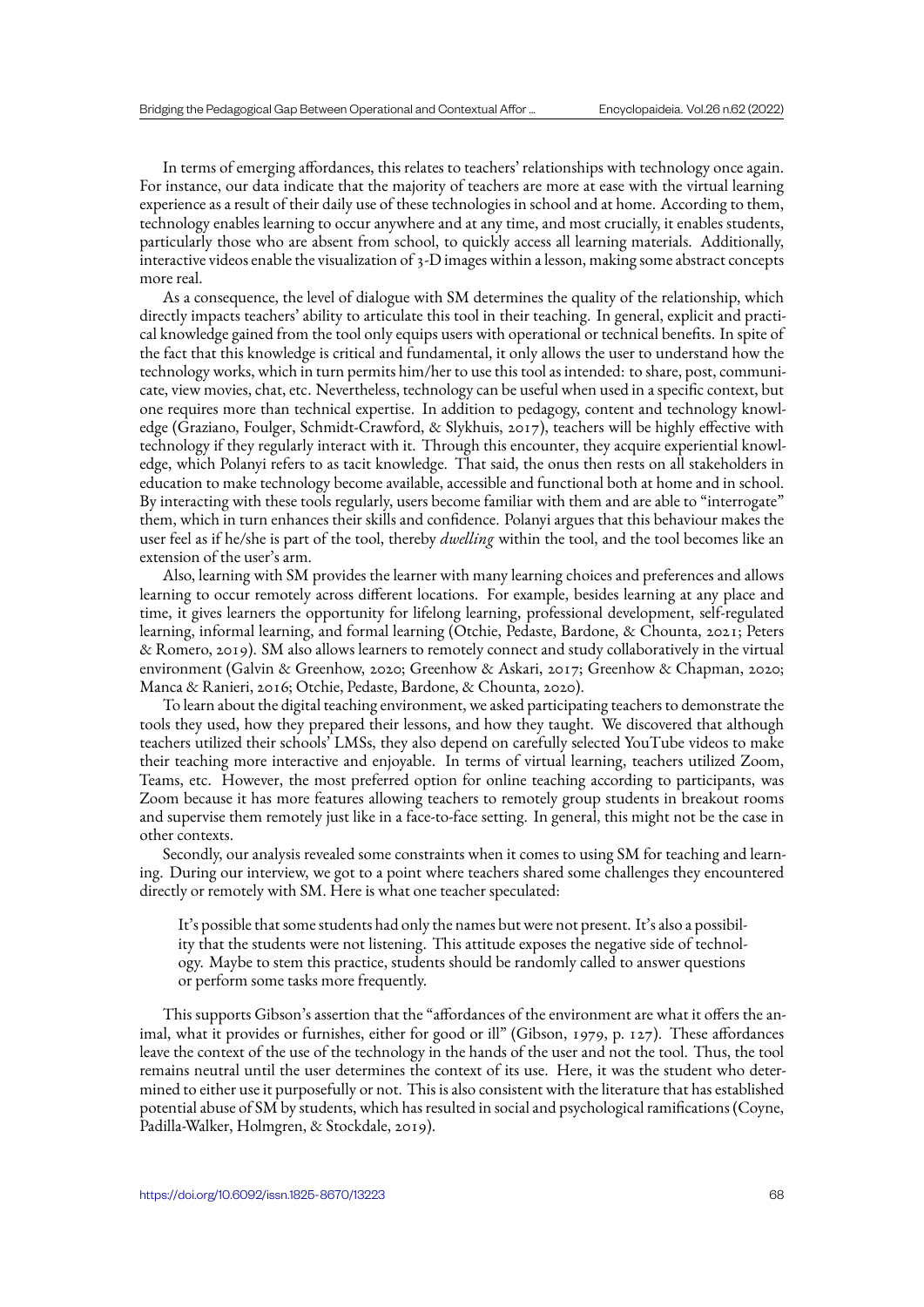When asked if the curriculum provides any requirements and guidelines, especially concerning specific digital resources, a teacher replied, "I do not think the curriculum requires us to use a specific digital app. However, I know the curriculum requires us to use technology to develop digital skills and competencies in the student."

Although the curriculum did not specify which technology application teachers should use in the classroom, it highlighted the importance of digital technology and the need for teachers and students to develop digital literacy skills relevant to contemporary societies (Mihailidis, 2018).

Eventually, as a result of the theoretical consideration, the analysis and subsequent discussion, we propose a framework for teaching with SM (see Fig. 4). As part of this framework, we take into account the theories and concepts as well as the findings from the interviews to examine how teachers teach with SM and how this tool could be effectively utilized in the classroom context. Grounded on Gibson's affordance and Polanyi's indwelling concepts, it comprises 3 competency phases of using SM in any context including teaching: the understanding phase, interaction phase, and contextualization phase.



**Figure 4** – Framework for Social Media Use

The understanding phase is also known as the literacy phase, is characterized by explicit, pragmatic and externalized knowledge that can be documented or transferred (Polanyi, 1965). It comprises four (4) knowledge dimensions: conceptual knowledge, general knowledge, technical knowledge, and operational knowledge. Conceptual knowledge deals with ideological and pragmatic perspectives about the technology. Essentially, this dimension of knowledge mostly serves as a lens to have a world view about digital technology. This was, in fact, one of the most basic conditions for using technology, and all participants met it. (see Appendix C). As a result, they exhibited sufficient technological knowledge in this situation. The interaction phase (fluency phase) is characterized by a knowledge dimension that is implicit or tacit. Here, the focus is on competence and experience which are tacit. In other words, tacit knowledge is mostly internalized and cannot be documented or passed down from one person to another. The characteristics of this phase make it a vital knowledge dimension, however it appears that when it comes to adopting technology, it is overlooked, disregarded, or ignored. Five elements of tacit knowledge are described here: insights, competence, experience, confidence, and control. Personal experience is the only way to obtain these knowledge dimensions. As a result, this knowledge can be obtained by regular practice and persistent dialogue with the technology. This explains Polanyi's concept of *indwelling*, where one literally dwells in the tool such that his/her cognition synchronizes with the tool. In other words, regular interactions literally move the tool onto the side of the user, hence no separation thereof (Heidegger, 1927). As a result, it's critical to recognize that participants' fluency and effectiveness in teaching with technology, including SM, is based on their experience with these tools as a result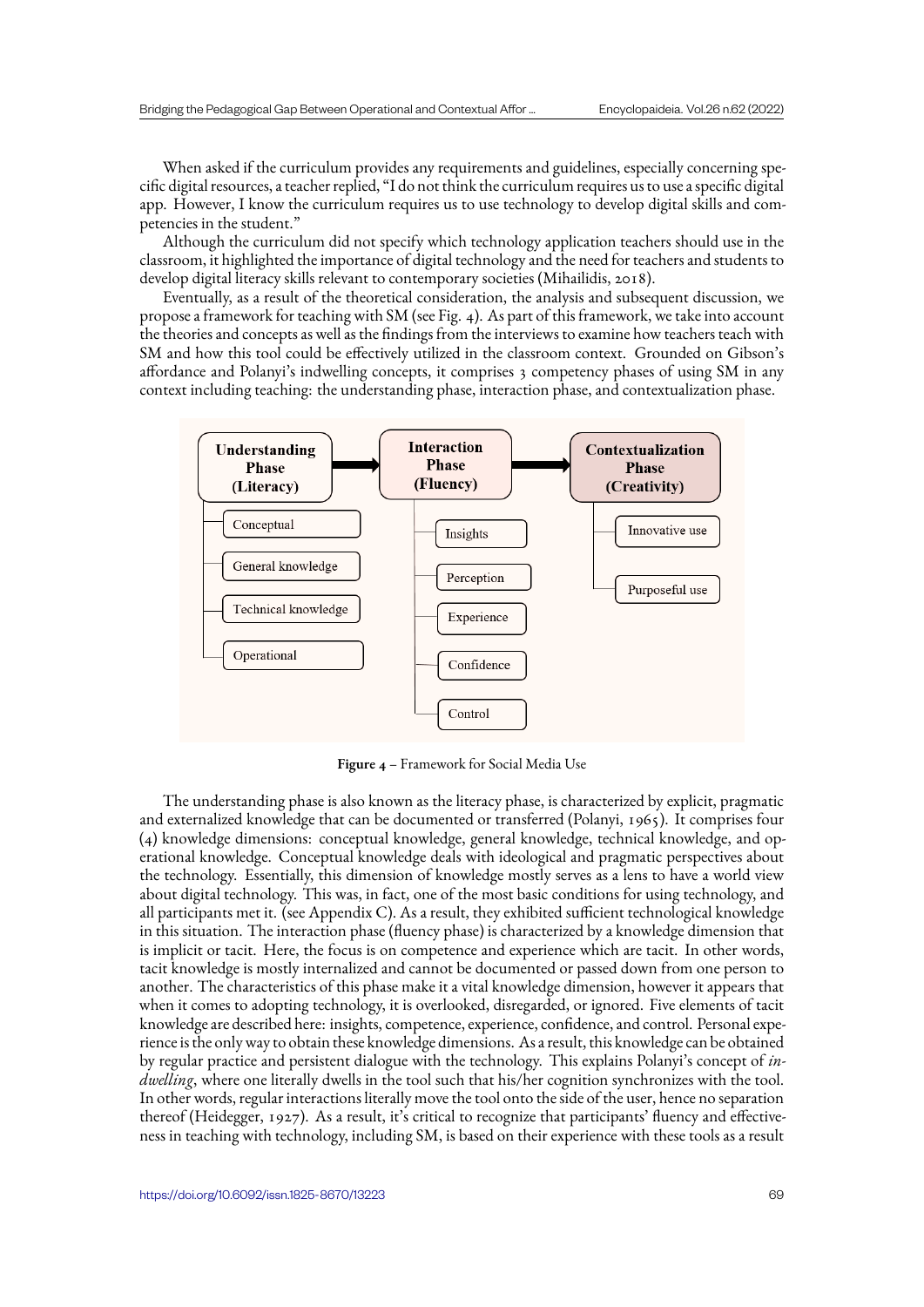of regular discourse. Hence, making a tool a part of one's cognition allows teachers to focus more on the teaching process rather than the instrument, which was previously the norm in many contexts. Again, as a result of the regular dialogue, the users develop confidence, competence, experience, and eventually gain control of using the technology as again exemplified by the respondents. This finding is consistent with the argument by Drain and Strong that, smartphone "becomes incorporated within the assemblage of bodily appendages, environmental features, and artefacts that we encounter in everyday life, to the point where the phone can be considered as a prosthetic extension of ourselves" (2015, p. 190).

The contextualization phase, however, involves a purposeful and value-added use of technology. Here, the focus is essentially on innovation and creativity. This phase illustrates the perceived and actual interplay of explicit and tacit knowledge dimensions. At this point, users synchronize both practical and experiential knowledge acquired from the technology (literacy and fluency), thus maximizing its potentials and minimizing any risks. Ultimately, the framework shows that teaching with SM or any digital technology can only be effective if consideration is given to both explicit and tacit knowledge dimensions.

# **6. Conclusions and Implications**

This research was an ethnographic study that aimed at exploring high school teachers' ability to contextualize SM in the context of their teaching. In essence, it allowed teachers to share their perspectives and insights concerning virtual and face-to-face teaching with SM. The fact that SM facilitates active learning that is more student-driven and thus supports a constructivist learning paradigm cannot be underestimated (Greenhow & Chapman, 2020; Rap & Blonder, 2017; Vartiainen, Leinonen, & Nissinen, 2019). After inductively and deductively coding the transcribed texts from the conversations with teachers, two themes emerged which formed the basis for our analysis. Thus, potentials and constraints.

First, we set out to find the skills that would enhance effective teaching with SM. From our conversations with teachers, it became clear that regular use of technology by these teachers gave them the competence, control and confidence to use technology in the context of their teaching. This result demonstrated the importance of a relationship with tools that helps users not only to discover more affordances but to overcome the tacit knowledge gap that exists between operational and contextual use of a tool.

Second, most teachers were optimistic that SM is the new learning paradigm, as it facilitates active and interactive learning as well as provides opportunities for diverse forms of learning. However, just as there are two sides to every narrative, teachers were quick to specify some constraints they encountered during their lessons with SM. Eventually, the study establishes that relationships with technology can help to bridge the affordances gap and facilitates our purposeful and contextual use of technology.

Meanwhile, the study provides some implications for stakeholders in education. In terms of contextualizing SM for teaching, the study proposes a framework that can help education facilitators, educational technologists, teachers and allied agencies to re-direct their focus to context-training with technology. Also, any clear or actual restrictions in schools, homes, etc., in terms of using SM should be lifted to allow both teachers and students to regularly interact with these applications to gain skills, control, and confidence. It is important that stakeholders in education fast-track the policies and regulations that promote and motivate positive and purposeful use of SM to regulate its possible abuses among students. Again, the issue of camera fatigue needs further study. Finally, teachers should be motivated to take advantage of learning options and opportunities of SM to develop a professional network of learning communities with many schools globally.

In terms of relevance and context to other studies, this study features many limitations. Firstly, it took us four months (September 2020 - January 2021) for a relatively small number of teachers to eventually accept participating in the study. This was because the study was in English, which was also a limitation to many teachers who speak Estonian. Secondly, the study was conducted on a virtual platform and was self-reported. Perhaps we could have found more information if we had been physically present in the classroom, but for the COVID-19 lockdown. Thirdly, COVID-19 will undoubtedly have had far-reaching implications for society at large, particularly for teachers, students, and parents. On the one hand, it increased teacher involvement with technology, and students developed certain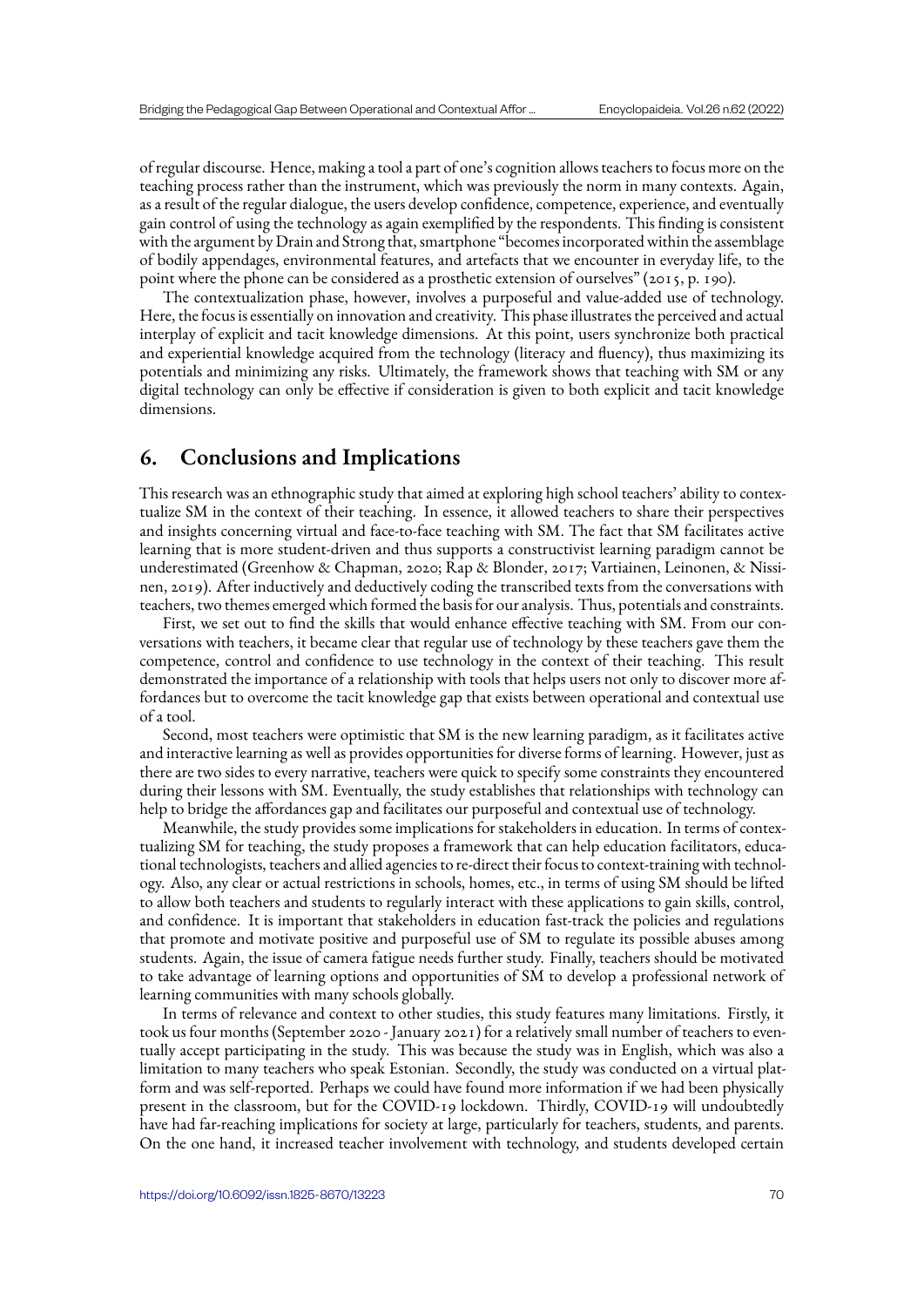competencies in technology as well. However, prolonged sitting and staring at a computer screen may produce boredom and exhaustion in teachers, impairing their psychological health and possibly affecting the study indirectly. Lastly, the sampling was convenient and purposive, and a snowball approach was used in some cases. This approach allowed us to get the teachers with the requisite expertise. However, we cannot generalize our findings, as this sample is not a representation of the population of the Estonian high school teachers. Regardless of the small sample, language, etc., the study was able to meet its objectives.

# **References**

- Aagaard, J. (2018). Magnetic and multistable: reinterpreting the affordances of educational technology. *International Journal of Educational Technology in Higher Education, 15*(1). https://doi.org/ 10.1186/s41239-017-0088-4
- Allen, M. (2013). What was Web 2.0? Versions as the dominant mode of internet history. *New Media & Society*, *15*(2), 260–275. https://doi.org/10.1177/1461444812451567
- A[ru-Chabilan, H. \(2020\). Tige](https://doi.org/10.1186/s41239-017-0088-4)r Leap for digital turn in the Estonian education. *Educational Media International*, *57*(1), 61–72. https://doi.org/10.1080/09523987.2020.1744858
- Braun, V., & Clarke, V., (200[6\). Using thematic analysis in psychology.](https://doi.org/10.1177/1461444812451567) *Qualitative Research in Psychology*, *3*(2), 77–101. https://doi.org/10.1191/1478088706qp063oa
- Boyd, D., & Ellison, N. (2007). [Social Network Sites: Definition, History, and Sch](https://doi.org/10.1080/09523987.2020.1744858)olarship. *Journal of Computer-Mediated Communication*, *13*(1), 210–230. https://doi.org/10.1111/j.1083-6101.2007. 00393.x
- Boyd, D. (2015). Social media: A phenomenon to be analyzed. *Social Media + Society*, *1*(1), 1–2. https: //doi.org/10.1177/2056305115580148
- C[ohen, L.,](https://doi.org/10.1111/j.1083-6101.2007.00393.x) Manion, L., & Morrison, K. (2013). *Research methods in education*. London: Routledge.
- Coyne, S.M., Padilla-Walker, L.M., Holmgren, H.G., & Stockdale, L.A. (2019). Instagrowth: A [Longi](https://doi.org/10.1177/2056305115580148)[tudinal Growth Mixture Model of Socia](https://doi.org/10.1177/2056305115580148)l Media Time Use Across Adolescence. *Journal of Research on Adolescence, 29*(4), 897–907. https://doi.org/10.1111/jora.12424
- Creswell, J. (2014). *Qualitative inquiry and Research Design: Choosing among five approaches* (3rd ed.). Thousand Oaks  $(C\bar{A})$ : SAGE.
- Creswell, J., & Poth, C. N. (2017). *[Qualitative inquiry and research d](https://doi.org/10.1111/jora.12424)esign: Choosing among five approaches*. Thousand Oaks (CA): SAGE.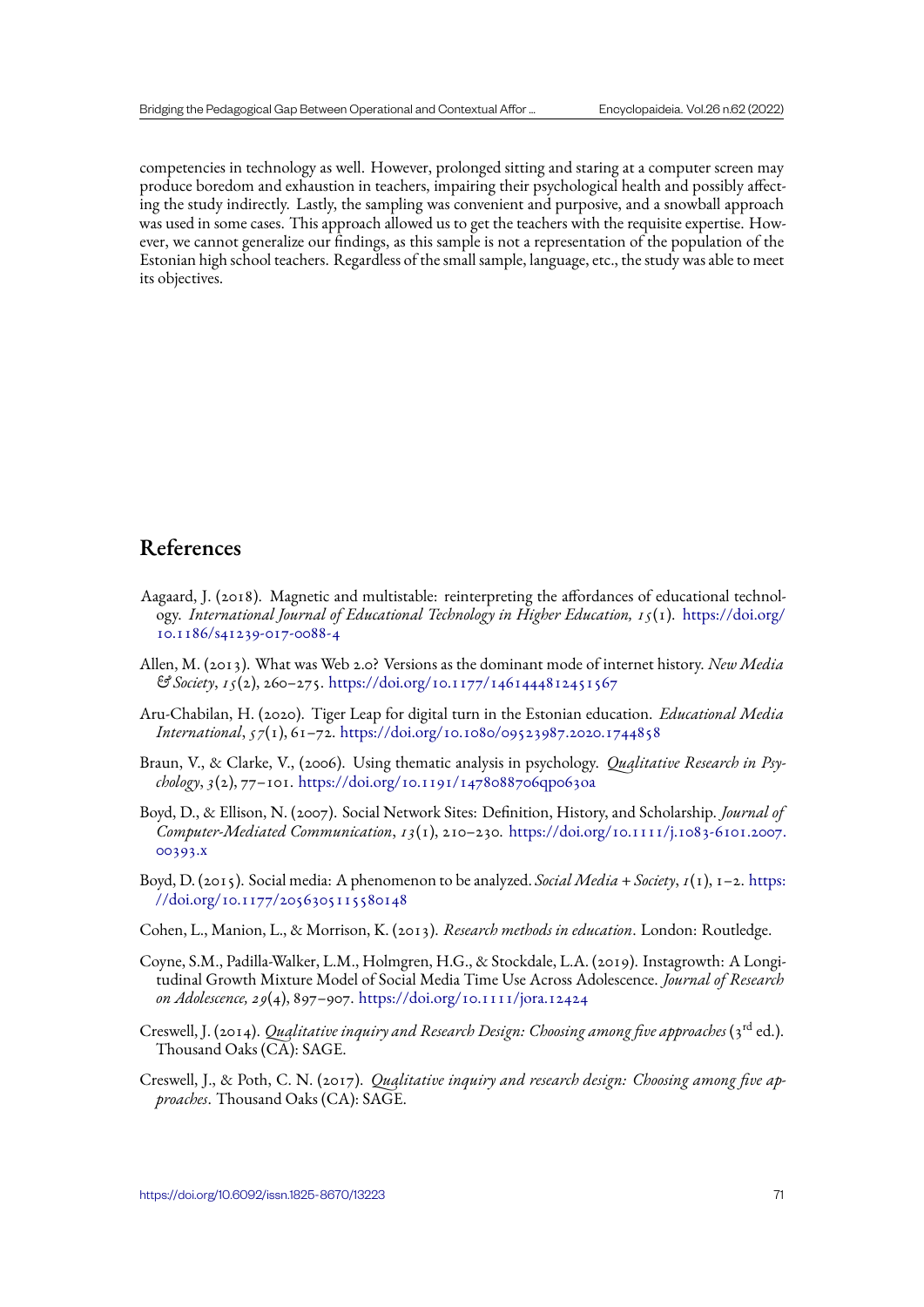- Dau, T.T.L. (2022). Remote Teaching amid the Covid-19 Pandemic in Vietnam: Primary School EFL Teachers' Practices and Perceptions. *AsiaCALL Online Journal*, *13*(1), 1–21. Retrieved March 14, 2022 from https://asiacall.info/acoj/index.php/journal/article/view/101.
- Davis, J.L., & Chouinard, J.B. (2016). Theorizing affordances: From request to refuse. *Bulletin of Science, Technology* and *Society*, *36(*4), 241–248. https://doi.org/10.1177%2F0270467617714944
- Drain, C., & [Strong, R.C. \(2015\). Situated mediation and technological refl](https://asiacall.info/acoj/index.php/journal/article/view/101)exivity: Smartphones, extended memory, and limits of cognitive enhancement. In F. Scalambrino (Ed.), *Social epistemology and technology: Toward public self-awareness [regarding technological mediation](https://doi.org/10.1177%2F0270467617714944)* (pp. 187–195). Lanham (Maryland, USA): Rowman and Littlefield International.
- Fischer, G. (2005). Computational literacy and fluency: being independent of high-tech scribes. In J. Engel, R. Vogel, & S. Wessolowski (Eds.), *Strukturieren – Modellieren – Kommunizieren. Leitbild Mathematischer Und Informatischer Aktivitäten* (pp. 217–230). Hildesheim: Franzberker.
- Fisher, E. (2018). When information wanted to be free: Discursive bifurcation of information and the origins of Web 2.0. *The Information Society*, *34*(1), 40–48. https://doi.org/10.1080/01972243.2017. 1391910
- Galvin, S., & Greenhow, C. (2020). Writing on Social Media: A Review of Research in the High School Classroom. *TechTrends, 64*(1), 57–69. https://doi.org/10[.1007/s11528-019-00428-9](https://doi.org/10.1080/01972243.2017.1391910)
- G[ant, D., &](https://doi.org/10.1080/01972243.2017.1391910) Kiesler, S. (2002). Blurring the boundaries: Cell phones, mobility, and the line between work and personal life. In B. Brown, N. Green, & R. Harper (Eds.), *Wireless world: Social and interactional aspects of the mobile age* ([pp. 121–131\). London: Springer.](https://doi.org/10.1007/s11528-019-00428-9)
- Gibson, J.J. (1979). *The ecological approach to visual perception*. Boston: Houghton Mifflin.
- Gibson, J.J. (2015). *The ecological approach to visual perception (classic edition)*. New York: Psychology Press.
- Grau, S., Kleiser, S., & Bright, L. (2019). Exploring social media addiction among student Millennials. *Qualitative Market Research: An International Journal*, *22*(2), 200–216. https://doi.org/10. 1108/QMR-02-2017-0058
- Graziano, K.J., Foulger, T.S., Schmidt-Crawford, D.A., & Slykhuis, D. (2017, March). Technology integration and teacher preparation: The development of teacher educator techn[ology competencies.](https://doi.org/10.1108/QMR-02-2017-0058) [In P. Resta, & S. Smith \(Eds.](https://doi.org/10.1108/QMR-02-2017-0058)), *Proceedings of Society for Information Technology & Teacher Education International Conference* (pp. 2336–2346). Austin (TX, USA): Association for the Advancement of Computing in Education (AACE).
- Greenhow, C., & Askari, E. (2017). Learning and teaching with social network sites: A decade of research in K-12 related education. *Education and Information Technologies, 22*(2), 623–645. https: //doi.org/10.1007/s10639-015-9446-9
- Greenhow, C., & Chapman, A. (2020). Social distancing meet social media: digital tools for connecting students, teachers, and citizens in an emergency. *Information and Learning Science, 121*(5-6), [331–](https://doi.org/10.1007/s10639-015-9446-9) 342. [https://doi.org/10.1108/ILS-04-2](https://doi.org/10.1007/s10639-015-9446-9)020-0134
- Greenhow, C., & Lewin, C. (2016). Social media and education: reconceptualizing the boundaries of formal and informal learning. *Learning, Media and Technology, 41*(1), 6–30. https://doi.org/10. 1080[/17439884.2015.1064954](https://doi.org/10.1108/ILS-04-2020-0134)
- Haines, K.J. (2015). Learning to identify and actualize affordances in a new tool. *Language, Learning and Technology*, *19*(1), 165–180. Retrieved March 14, 2022 from http:/[/llt.msu.edu/issues/](https://doi.org/10.1080/17439884.2015.1064954) [february2015/haines.pdf.](https://doi.org/10.1080/17439884.2015.1064954)

Heidegger, M. (1927). *Being and time*. New York: Harper and Row.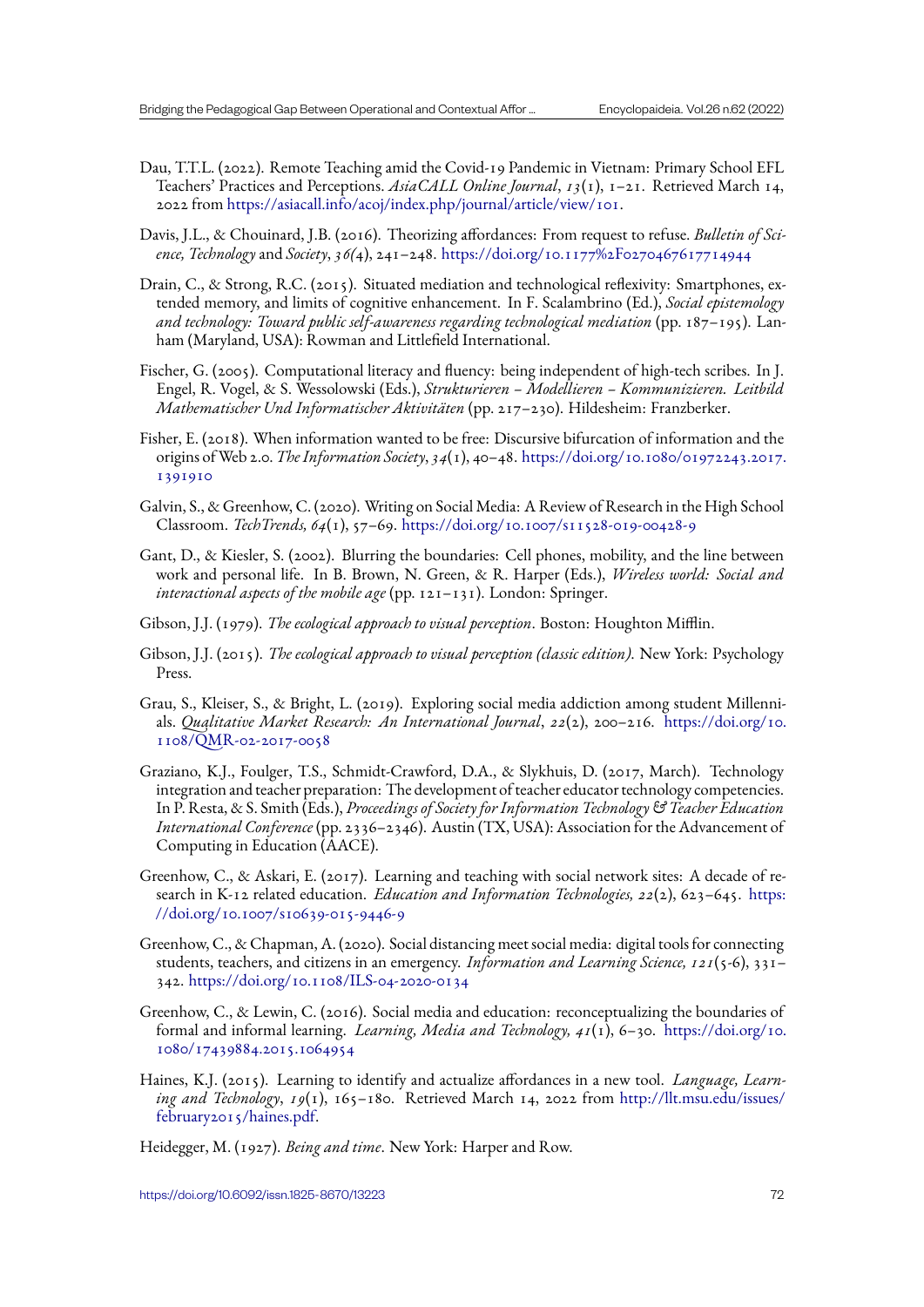- Huang, C., Xinjie, X., Yuyang, C., Qinmin, G., Guangwang, Z., Xiaopan, L., Weide, Z., Chen, J., & Ling, Y. (2020). Mining the characteristics of COVID-19 patients in China: analysis of social media posts. *Journal of medical Internet research*, *22*(5). https://doi.org/10.2196/19087
- Hwang, G.J., Wang, S.Y., & Lai, C.L. (2021). Effects of a social regulation-based online learning framework on students' learning achievements and behaviours in mathematics. *Computers*and *Education*, *160*. https://doi.org/10.1016/j.compedu.2020.1[04031](https://doi.org/10.2196/19087)
- Jack, C., & Higgins, S. (2019). Embedding educational technologies in early years education. *Research in learning technology*, *27*. https://doi.org/10.25304/rlt.v27.2033
- Kara, [N., Çubukçuoğlu, B., & Elçi, A. \(2020\). Using soc](https://doi.org/10.1016/j.compedu.2020.104031)ial media to support teaching and learning in higher education: an analysis of personal narratives. *Research in Learning Technology*, *28*. https: //doi.org/10.25304/rlt.v2[8.2410](https://doi.org/10.25304/rlt.v27.2033)
- Kaplan, A.M., & Haenlein, M. (2010). Users of the world, unite! The challenges and opportunities of social media. *Business Horizons*, *53*(1), 59–68. https://doi.org/10.1016/j.bushor.2009.09.003
- Ki[etzmann, J.H., & Hermkens, K. \(](https://doi.org/10.25304/rlt.v28.2410)2011). Social media? Get serious! Understanding the functional building blocks of social media. *Business Horizons*, *54*(3), 241–251. https://doi.org/10.1016/j. bushor.2011.01.005
- Lanamäki, A., & Stendal, K. (2015). What Does a Chair Afford? A Heideggerian Perspective of Affordances. *IRIS Selected Papers of the Information Systems Research Semi[nar in Scandinavia](https://doi.org/10.1016/j.bushor.2011.01.005)*, *6*. Re[trieved March 14, 20](https://doi.org/10.1016/j.bushor.2011.01.005)22 from https://aisel.aisnet.org/iris2015/2.
- Manca, S., & Ranieri, M. (2016). Is Facebook still a suitable technology-enhanced learning environment? An updated critical review of the literature from 2012 to 2015. *Journal of Computer Assisted Learning, 32*(6), 503–528. h[ttps://doi.org/10.1111/jcal.12154](https://aisel.aisnet.org/iris2015/2)
- Manca, S., Bocconi, S., & Gleason, B. (2021). "Think globally, act locally": A glocal approach to the development of social media literacy. *Computers and Education, 160*. https://doi.org/10.1016/j. compedu.2020.104025
- Marín, V.I., Carpenter, J. P., & Tur, G. (2021). Pre-service teachers' perceptions of social media data privacy policies. *British Journal of Educational Technology*, *52*(2), 519–535. [https://doi.org/10.1111/](https://doi.org/10.1016/j.compedu.2020.104025) [bjet.13035](https://doi.org/10.1016/j.compedu.2020.104025)
- Mayer, R.E. (1997). Multimedia learning: Are we asking the right questions?. *Educational Psychologist, 32*(1), 1–19. https://doi.org/10.1207/s15326985ep3201\_1
- M[iller, J. \(201](https://doi.org/10.1111/bjet.13035)4). The fourth screen: Mediatization and the smartphone. *Mobile Media* and *Communication, 2*(2), 209–226. https://doi.org/10.1177/2050157914521412
- Miller, M. (2015). *[The internet of things: How smart TVs, smar](https://doi.org/10.1207/s15326985ep3201_1)t cars, smart homes, and smart cities are changing the world*. Indianapolis (Indiana, USA): Que Publishing.
- Mihailidis, P. (2018). Civi[c media literacies: re-Imagining engagement fo](https://doi.org/10.1177/2050157914521412)r civic intentionality. *Learning, Media and Technology, 43*(2), 152–164. https://doi.org/10.1080/17439884.2018.1428623
- Mishra, P., & Koehler, M.J., (2006). Technological pedagogical content knowledge: a framework for teacher knowledge. *Teacher College Record*, *108*(6), 1017–1054. Retrieved March 14, 2022 from https://one2oneheights.pbworks.com/f/MI[SHRA\\_PUNYA.pdf.](https://doi.org/10.1080/17439884.2018.1428623)
- Mpungose, C.B. (2020). Are social media sites a platform for formal or informal learning? Students' experiences in institutions of higher education. *InternationalJournal of Higher Education, 9*(5), 300– 311. [https://doi.org/10.5430/ijhe.v9n5p300](https://one2oneheights.pbworks.com/f/MISHRA_PUNYA.pdf)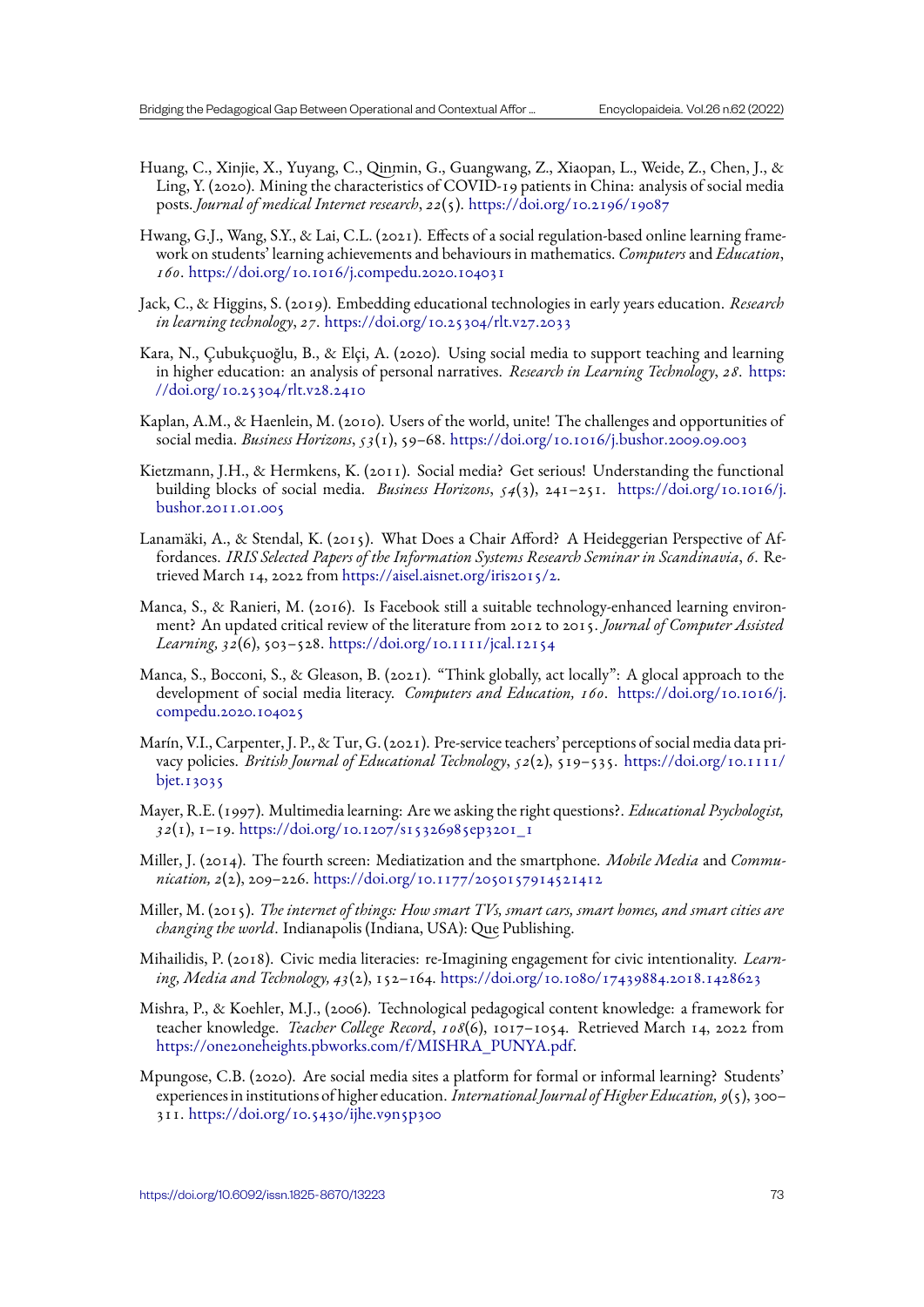- Ni, D. (2017). Design and research on English Listening Teaching assisted by computer Multimedia. *International Journal of Emerging Technologies in Learning (iJET)*, *12*(1), 32–43. https://doi.org/ 10.3991/ijet.v12i01.6053
- Norman, D.A. (1988). *The psychology of everyday things*. New York: Basic Books.
- OECD (2018). *PISA 2015 Results in Focus*. Retrieved March 14, 2022 from https:/[/www.oecd.org/](https://doi.org/10.3991/ijet.v12i01.6053) [pisa/pisa-2015-results-in-](https://doi.org/10.3991/ijet.v12i01.6053)focus.pdf.
- Oliver, M. (2016). What is Technology? In N. Rushby, & D. Surry (Eds.), *The Wiley Handbook of Learning Technology* (pp. 35–57). Hoboken (NJ): Wiley-Blackwell.
- O[tchie, W.O., Pedaste, M., Bardone, E](https://www.oecd.org/pisa/pisa-2015-results-in-focus.pdf)., & Chounta, I.-A. (2021). Contextualizing social media ecology and its pedagogical affordances: the perspective of high school teachers. *Electronic Journal for e-Learning, 19*(6), 471–489. https://doi.org/10.34190/ejel.19.6.2486
- Otchie, W.O., Pedaste, M., Bardone, E., & Chounta, I.-A. (2020). Can YouTube videos facilitate teaching and learning of STEM subjects in high schools? *Bulletin of the IEEE Technical Committee on Learning Technology*, *20*(1), [3–8. Retrieved March 14, 2022 from](https://doi.org/10.34190/ejel.19.6.2486) https://www.researchgate.net/ publication/344806820
- Otchie, W.O., & Pedaste, M. (2020). Using social media for learning: A systematic literature review. *European Journal of Educational Research*, *9*(2), 889–903. https://d[oi.org/10.12973/eu-jer.9.2.889](https://www.researchgate.net/publication/344806820)
- Pa[ngrazio, L., & Selwyn, N](https://www.researchgate.net/publication/344806820). (2018). "It's Not Like It's Life or Death or Whatever": Young People's Understandings of Social Media Data. *Social Media + Society, 4*(3), 1–9. https://doi.org/10.1177/ 2056305118787808
- Peters, M., & Romero, M. (2019). Lifelong learning ecologies in online higher education: Students' engagement in the continuum between formal and informal learning. *Brit[ish Journal of Educational](https://doi.org/10.1177/2056305118787808) [Technology, 50](https://doi.org/10.1177/2056305118787808)*(4), 1729–1744. https://doi.org/10.1111/bjet.12803
- Polanyi, M. (1964). *The Tacit Dimension*. New York: Doubleday.
- Polanyi, M. (1965). The structur[e of consciousness.](https://doi.org/10.1111/bjet.12803) *Brain*, *88*(4*)*, 799–810. https://doi.org/10.1093/ brain/88.4.799
- Polanyi, M. (1983). *The Tacit Dimension*. Gloucester: Peter Smith.
- Rap, S., & Blonder, R. (2017). Thou shall not try to speak in the Faceboo[k language: Students per](https://doi.org/10.1093/brain/88.4.799)[spectives regard](https://doi.org/10.1093/brain/88.4.799)ing using Facebook for chemistry learning. *Computers & Education*, *114*, 69–78. https://doi.org/10.1016/j.compedu.2017.06.014
- Raut, V., & Patil, P. (2016). Use of social media in education: positive and negative impact on the students. *International Journal on Recent and Innovation Trends in Computing and Communication*, *4*[\(1\), 281–285. Retrieved March 14, 2022](https://doi.org/10.1016/j.compedu.2017.06.014) from https://ijritcc.org/download/conferences/ ICRRTET\_2016/ICRRTET\_Track/1455261816\_12-02-2016.pdf.
- Rice, P.L., & Ezzy, D. (1999). *Qualitative research methods: A health focus*. Melbourne, Australia: Oxford University Press.
- Ri[voltella, P.C., Garavaglia, A., Ferrari, S., & Ferri, P. \(2012\). Could Tech](https://ijritcc.org/download/conferences/ICRRTET_2016/ICRRTET_Track/1455261816_12-02-2016.pdf)nology encourage Innovation in School. *An overview of "Cl@ssi 2.0" Project in Lombardia (Italy)*, *REM*, *4*(2), 253–264. Retrieved March 14, 2022 from https://www.academia.edu/17144408.
- Schuck, S., Aubusson, P., Burden, K., & Brindley, S. (2018). *Uncertainty in Teacher Education Futures. Scenarios, Politics and STEM*. Singapore: Springer. https://doi.org/10.1007/978-981-10-8246-7
- Stewart, O.G. (2015). A [critical review of the literature of socia](https://www.academia.edu/17144408)l media's affordances in the classroom. *E-Learning and Digital Media*, *12*(5-6), 481–501. https://doi.org/10.1177/2042753016672895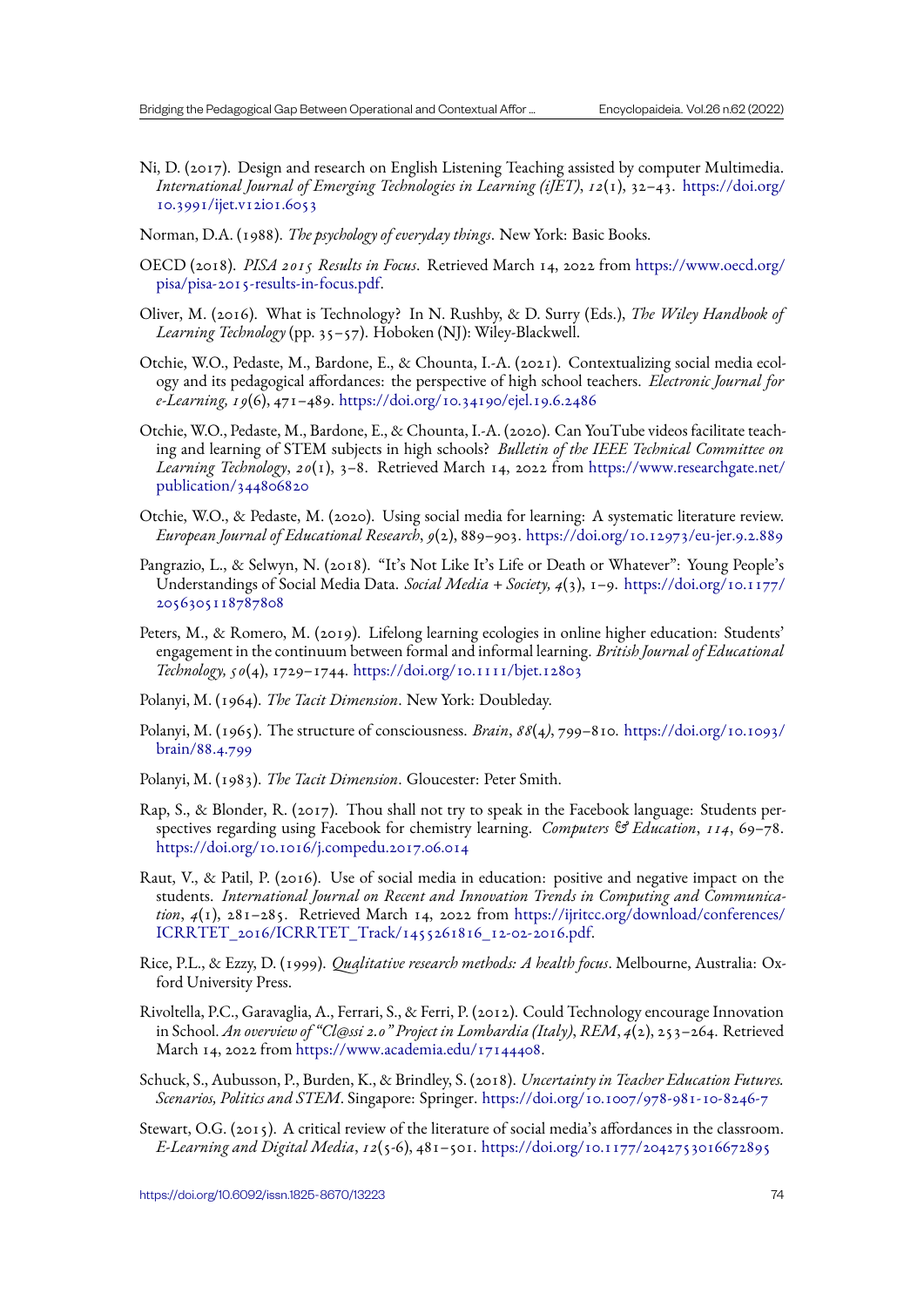- Tsegay, S.M., Ashraf, M.A., Perveen, S., & Zegergish, M.Z. (2022). Online Teaching during COVID-19 Pandemic: Teachers' Experiences from a Chinese University. *Sustainability*, *14*(1). https://doi.org/ 10.3390/su14010568
- Van Den Beemt, A., Thurlings, M., & Willems, M. (2020). Towards an understanding of social media use in the classroom: a literature review. *Technology, Pedagogy and Education*, *29*([1\), 35–55.](https://doi.org/10.3390/su14010568) https: [//doi.org/10.1080/14](https://doi.org/10.3390/su14010568)75939X.2019.1695657
- van Pelt, J.C. (2011). Toward a Polanyian Critique of Technology: Attending From the Indwelling of Tools to the Course of Technological Civilization. *Bulletin of science, technology & society*, *31*[\(3\),](https://doi.org/10.1080/1475939X.2019.1695657) 236–246. [https://doi.org/10.1177/02704676](https://doi.org/10.1080/1475939X.2019.1695657)11406518
- Vandeyar, T. (2020). The academic turn: Social media in higher education. *Education and Information Technologies, 25*(6), 5617–5635. https://doi.org/10.1007/s10639-020-10240-1
- Vartiainen, [H., Leinonen, T., & Nissinen, S. \(2019\). Conn](https://doi.org/10.1177/0270467611406518)ected learning with media tools in kindergarten: an illustrative case. *Educational Media International, 56*(3), 233–249. http://10.0.4.56/ 09523987.2019.1669877
- Walker, J., Towey, D., Pike, M., Kapogiannis, G., Elamin, A., & Wei, R. (2020). Developing a pedagogical photoreal virtual environment to teach civil engineering. *Interactive Tech[nology and Smart](http://10.0.4.56/09523987.2019.1669877) Education*, *17*[\(3\), 303–32](http://10.0.4.56/09523987.2019.1669877)1. https://doi.org/10.1108/ITSE-10-2019-0069
- Williamson, B., Eynon, R., & Potter, J. (2020). Pandemic politics, pedagogies and practices: digital technologies and distance education during the coronavirus emergency. *Learning, Media and Technology*, *45*(2), 107–114. htt[ps://doi.org/10.1080/17439884.2020.1761641](https://doi.org/10.1108/ITSE-10-2019-0069)
- Waters, S., Russell, W.B., & Hensley, M. (2020). Cyber Bullying, Social Media, and Character Education: Why It Matters for Middle School Social Studies. *The Clearing House: A Journal of Educational Strategies, Issues and Ideas*, *93(*4), 195–204. [https://doi.org/10.1080/00098](https://doi.org/10.1080/17439884.2020.1761641)655.2020.1760770
- Zuboff, S. (2015). Big other: surveillance capitalism and the prospects of an information civilization. *Journal of information technology*, *30*(1), 75–89. https://doi.org/10.1057/jit.2015.5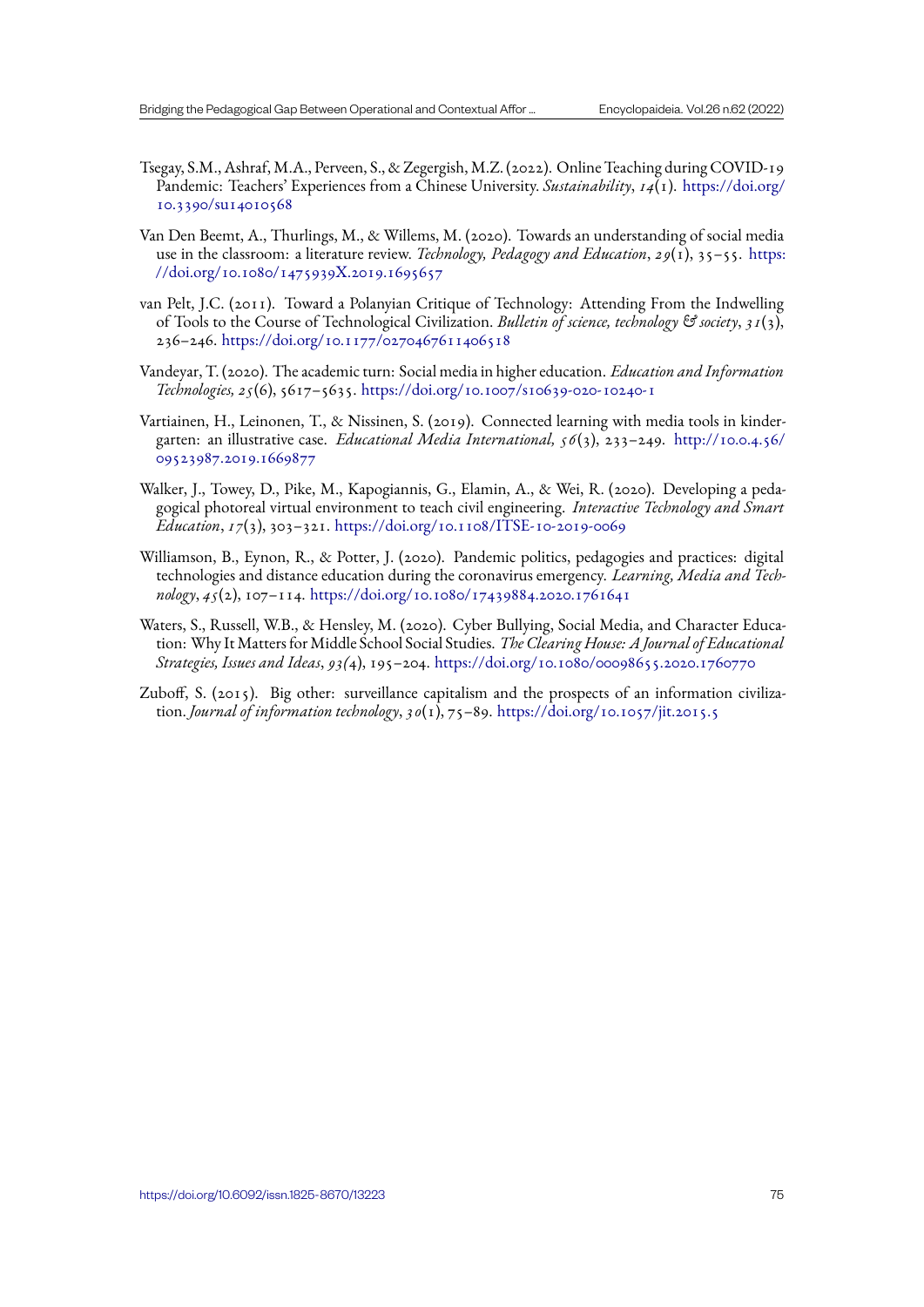# **Appendix**

| No             | SM/SNS/SMS       | COUNTRY OF ORIGIN | YEAR | MU(B)        | <b>DESIGN FOCUS</b>     | <b>FUNCTIONS</b> |
|----------------|------------------|-------------------|------|--------------|-------------------------|------------------|
| 1              | Facebook         | <b>USA</b>        | 2004 | 2.700        | Social network          | <b>TPVV</b>      |
| $\mathbf{2}$   | YouTube          | <b>USA</b>        | 2005 | 2.000        | Video sharing           | <b>TPVV</b>      |
| 3              | TikTok           | China             | 2016 | 2.000        | Short Video sharing     | <b>TPVV</b>      |
| 4              | WhatsApp         | <b>USA</b>        | 2009 | 1.500        | Messaging               | <b>TPVV</b>      |
| 5              | Messenger        | <b>USA</b>        | 2008 | 1.300        | Messaging               | <b>TPVV</b>      |
| 6              | WeChat           | China             | 20II | <b>I.IOO</b> | Messaging               | <b>TPVV</b>      |
|                | Instagram        | <b>USA</b>        | 2010 | <b>I.000</b> | Photo sharing           | <b>TPVV</b>      |
| 8              | Viber            | Japan             | 2010 | <b>I.000</b> | Messaging               | <b>TPVV</b>      |
| 9              | QQ               | China             | 1999 | 0.899        | Messaging               | <b>TPVV</b>      |
| IO             | LinkedIn         | <b>USA</b>        | 2003 | 0.706        | Professional networking | <b>TPVV</b>      |
| II             | Tumblr           | <b>USA</b>        | 2007 | 0.642        | Messaging               | <b>TPVV</b>      |
| I <sub>2</sub> | QZone            | China             | 2005 | 0.640        | Social network          | <b>TPVV</b>      |
| 13             | VKontakte(VK)    | Russia            | 2006 | 0.593        | Social network          | <b>TPVV</b>      |
| I <sub>4</sub> | Pinterest        | <b>USA</b>        | 2009 | 0.400        | Image sharing           | <b>TPVV</b>      |
| 15             | Twitter          | <b>USA</b>        | 2006 | 0.330        | Messaging               | <b>TPVV</b>      |
| 16             | Zoom             | <b>USA</b>        | 2012 | 0.300        | Video telephony         | <b>TPVV</b>      |
| 17             | Skype            | Estonia           | 2003 | 0.300        | Video telephony         | <b>TPVV</b>      |
| 18             | Snapchat         | <b>USA</b>        | 20II | 0.200        | Image sharing           | <b>TPVV</b>      |
| I9             | Google Classroom | <b>USA</b>        | 20I4 | 0.100        | <b>Educational LMS</b>  | <b>TPVV</b>      |
| 20             | Telegram         | Russia            | 2013 | 0.100        | Messaging               | TPVV             |

**Appendix A**. *List of some social media applications (Statista, 2020)*

 $T =$  write text/ edit text;  $P =$  post/share information or resources;  $V =$  voice/video calls or interactive videos;

MU = monthly users; SM = social media; SNS = social networking sites; SMS = social media sites; B = billion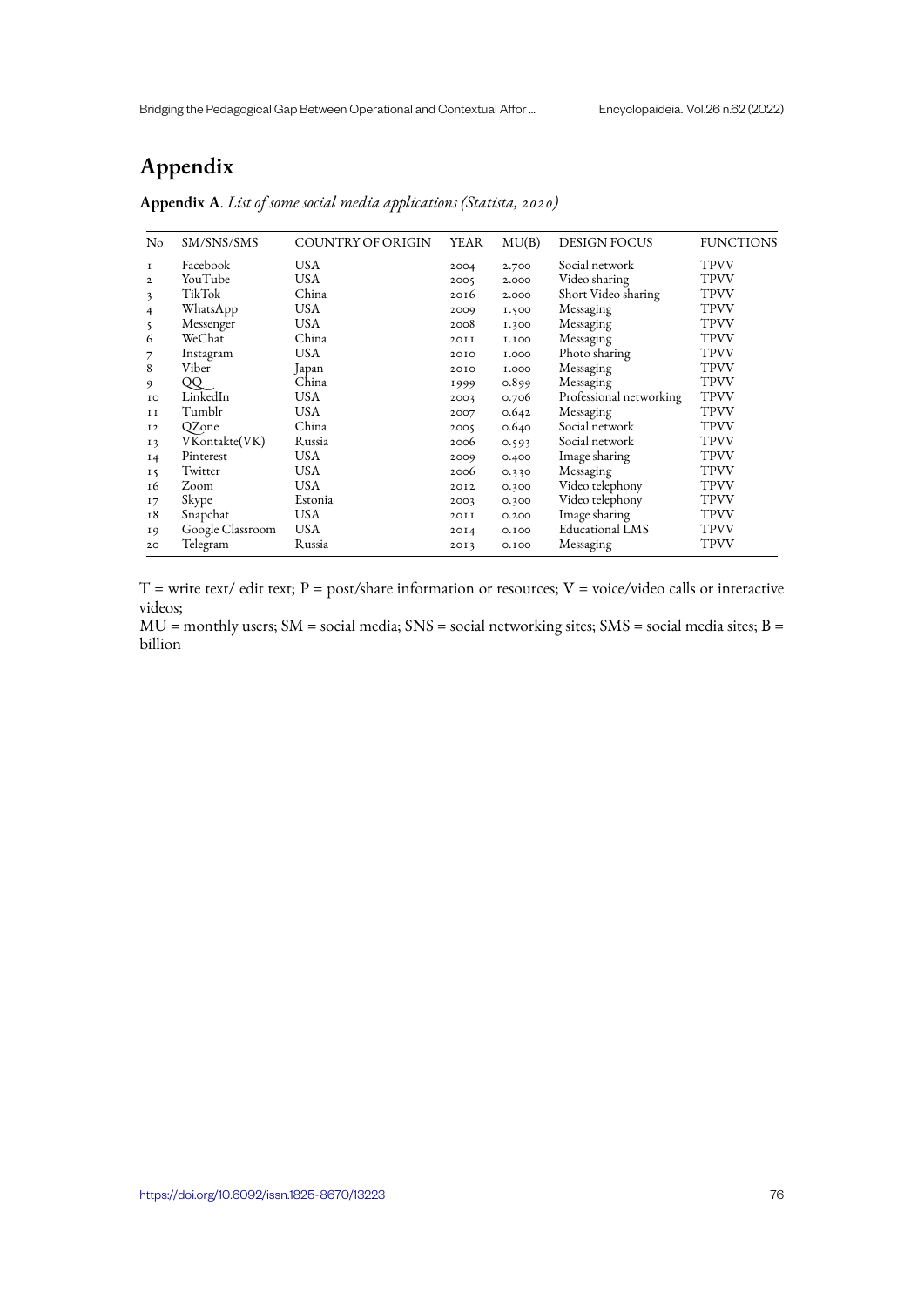## **Appendix B**. *Semi-structured interview protocol*

### Part I: Pre-interview briefing

*Exchange of pleasantries, introduction, expression of appreciation, brief about the interview, etc.*

- *Thanks for willing to participate in the interview.*
- *As I have mentioned before, the study seeks to understand how high school teachers use social media in their teaching activities especially during the COVID-19 pandemic.*
- *The aim of the research is to document the possible concepts of effectively teaching with social media and how teachers could apply it in their teaching activities.*
- *Our interview today will last approximately 45 minutes during which I will be asking you to show me what you did in terms of teaching with social media during the COVID-19 lockdown. Also, I will like you to tell me how you used this tool specially to teach in class, assess your students, and give homework.*
- *Indeed, you completed a consent form indicating that I have your permission (or not) to record our conversation.*
- *Are you still ok with me recording (or not) our conversation today? \_\_\_Yes \_\_\_No*
- If yes: *Thank you! Please let me know if at any point you want me to turn off the recorder or keep something you said off the record.*
- If no: *Thank you for letting me know. I will only take notes of our conversation.*
- *Before we start the interview, have you any questions?* [Discuss questions]
- *If any questions (or other questions) arise at any point in this interview, you can feel free to ask them at any time. I would be more than happy to answer your questions.*

#### Part II: Interviewee data

- 1. Sex ……………………………….
- 2. Age …………………………….
- 3. Educational level…………………………………………………………….
- 4. Years of teaching…………………………………………………………….
- 5. Subject(s) …………………………………………………………….
- 6. Classes/Grades ……………………………………………………….
- 7. Years of teaching with digital technology………………………………………
- 8. Years of teaching with social media…………………………………………….

#### Part III: Actual interview questions

- 1. Can you **show to me** (share a screen) the digital T&L resources you used during the COVID-19 lockdown to teach?
	- (a) Class activities/ lessons (b) Homework (c) Assessments?
- 2. Please **explain** how you **prepared and used** these resources for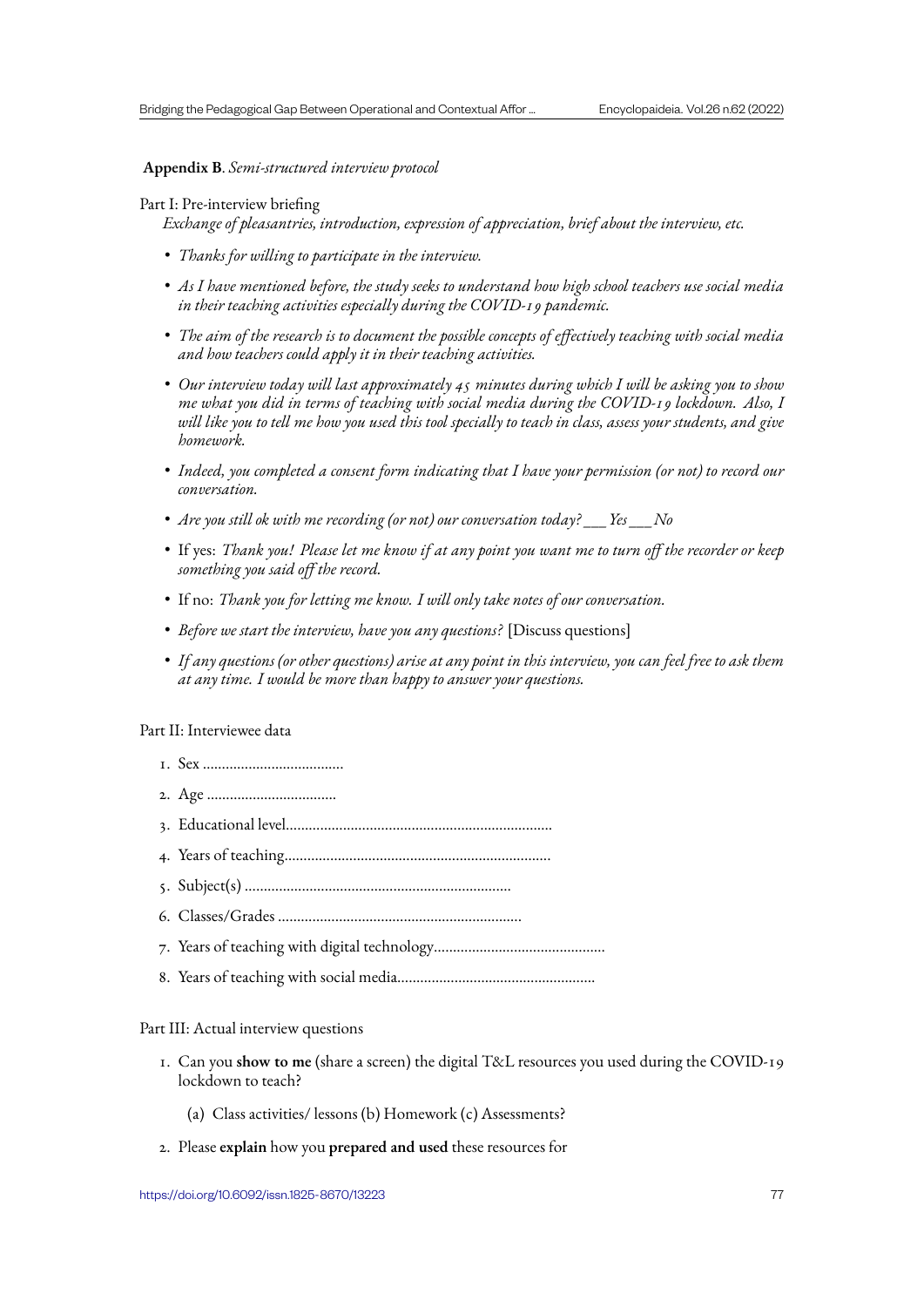- (a) Class activities/lessons. Probe: Any examples?
- (b) Homework. Probe: Can you elaborate with an example?
- (c) Assessments. Probe: Can you show me some examples?
- 3. How did you come up with this ideas? I mean selecting these resources, etc.?
- 4. What new possibilities or potentials have you discovered in social media (**after regular use**). Probe: Can you elaborate with some examples?
- 5. Can these possibilities or potentials make it a good pedagogical tool? Probe: How? Please elaborate
- 6. Did you encounter any challenges or uncertainties during teaching? How did you overcome it?
- 7. In which way has the curriculum design supported the technology you use? Probe: Can you elaborate?

Part IV: Conclusion and reflection

- 8. *With your perspectives about social media use in teaching, what can you say about its future in teaching?*
- 9. *In which way has the COVID-19 pandemic impact your perspectives about online teaching especially with social media?*
- 10. *Before we conclude this interview, is there something about your experience with social media that you think influences how you engage with your teaching we have not yet had a chance to discuss?*

### Part V: Debriefing

- The main goal of interview is to allow teachers to show the exploits of social media in teaching
- Thus, sharing with me what you teachers (experts) do with social media in your teaching
- This is not evaluating you! I was just conducting an ethnographic study for research purposes and participant's anonymity will be kept.
- Generally, finding out how you cope with the lockdown and also if you'll like to continue using these tools after the pandemic
- Finally, I want to thank you for your contribution to this study.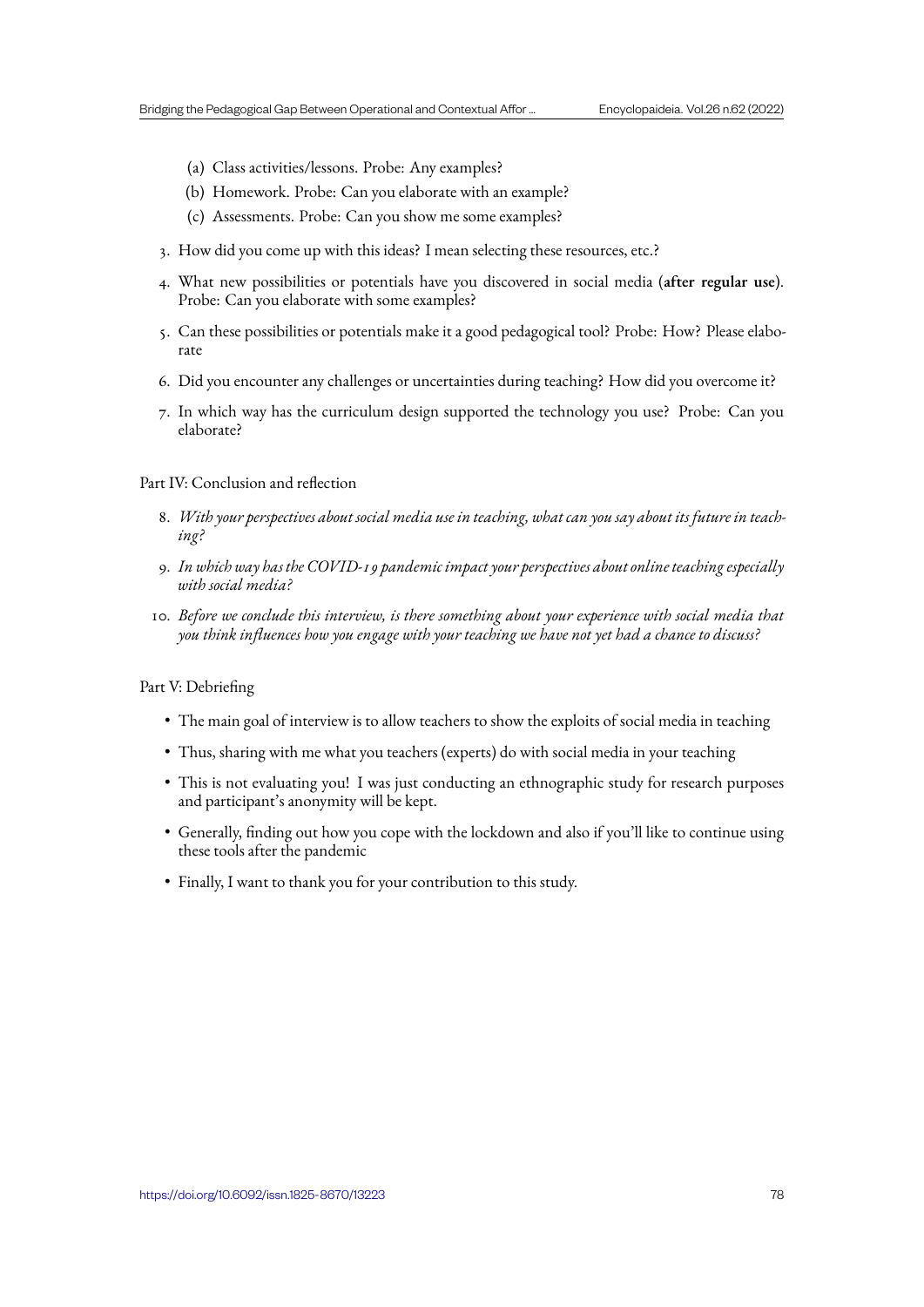| ID               | Gender                    | Age | Highest<br>Qualification  | Years of<br>Teaching    | Subject            | Class    | Teaching with<br>Technology<br>(Yrs.) |
|------------------|---------------------------|-----|---------------------------|-------------------------|--------------------|----------|---------------------------------------|
| STo <sub>I</sub> | $\boldsymbol{\mathrm{F}}$ | 3I  | MA Ed                     | IO                      | $G, \text{NSc}, B$ | $6 - 12$ | IO                                    |
| STo <sub>2</sub> | $\rm F$                   | 3I  | $\rm MA$ Ed               | 5                       | B, C               | $IO-I2$  | 5                                     |
| STo <sub>3</sub> | M                         | 4I  | PhD Physics               | $\overline{\mathbf{3}}$ | $\, {\bf p}$       | $9 - 12$ | $\overline{\mathbf{3}}$               |
| STo <sub>4</sub> | $\rm F$                   | 30  | MA(Sc. Ed)                | $\overline{7}$          | B, C               | $5 - 12$ | 6                                     |
| STo <sub>5</sub> | $\rm F$                   | 44  | MA(Comp Sc)               | $\overline{4}$          | IT, R              | $4 - 9$  | $\overline{4}$                        |
| ST <sub>o6</sub> | M                         | 59  | MA(Sc.Ed) MA(Ed)<br>Tech) | 35                      | P, M, R            | $8 - 9$  | 15                                    |
| STo <sub>7</sub> | $\mathbf M$               | 5I  | MSc(Ecology,<br>MA(Sc.Ed) | 26                      | B, BT,<br>Bot      | $IO-I2$  | 26                                    |
| STo8             | $\rm F$                   | 40  | MA Ed                     | $\,$ 8 $\,$             | $\mathbf M$        | $7 - 10$ | 8                                     |
| STo <sub>9</sub> | $\rm F$                   | 42  | MA(Sc.Ed)                 | IO                      | B, C,<br>NSc.      | $7 - 9$  | IO                                    |
| $ST_{IO}$        | $\rm F$                   | 45  | MA Ed                     | 20                      | E, ELit            | $8 - 10$ | 14                                    |
| STII             | $\rm F$                   | 3I  | MA Ed                     | 9                       | A                  | $8-10$   | 9                                     |
| ST <sub>12</sub> | M                         | 42  | MA(Sc.Ed)                 | 14                      | B                  | $8-10$   | 14                                    |
| ST <sub>13</sub> | $\rm F$                   | 30  | MA Ed                     | $\overline{4}$          | E                  | $7 - 9$  | $\overline{4}$                        |

## **Appendix C**. *Demographics of participants*

Key:  $A = Art$ ,  $B = Biology$ ,  $Bot = Botany$ ,  $BT = Biotechnology$ ,  $C = Chemistry$ ,  $E = English$ ,  $E$ lit = English literature,  $G = G$ eography,  $M =$ Mathematics,  $P =$ Physics, IT = Information technology, NSc. = Natural science, R = Robotics